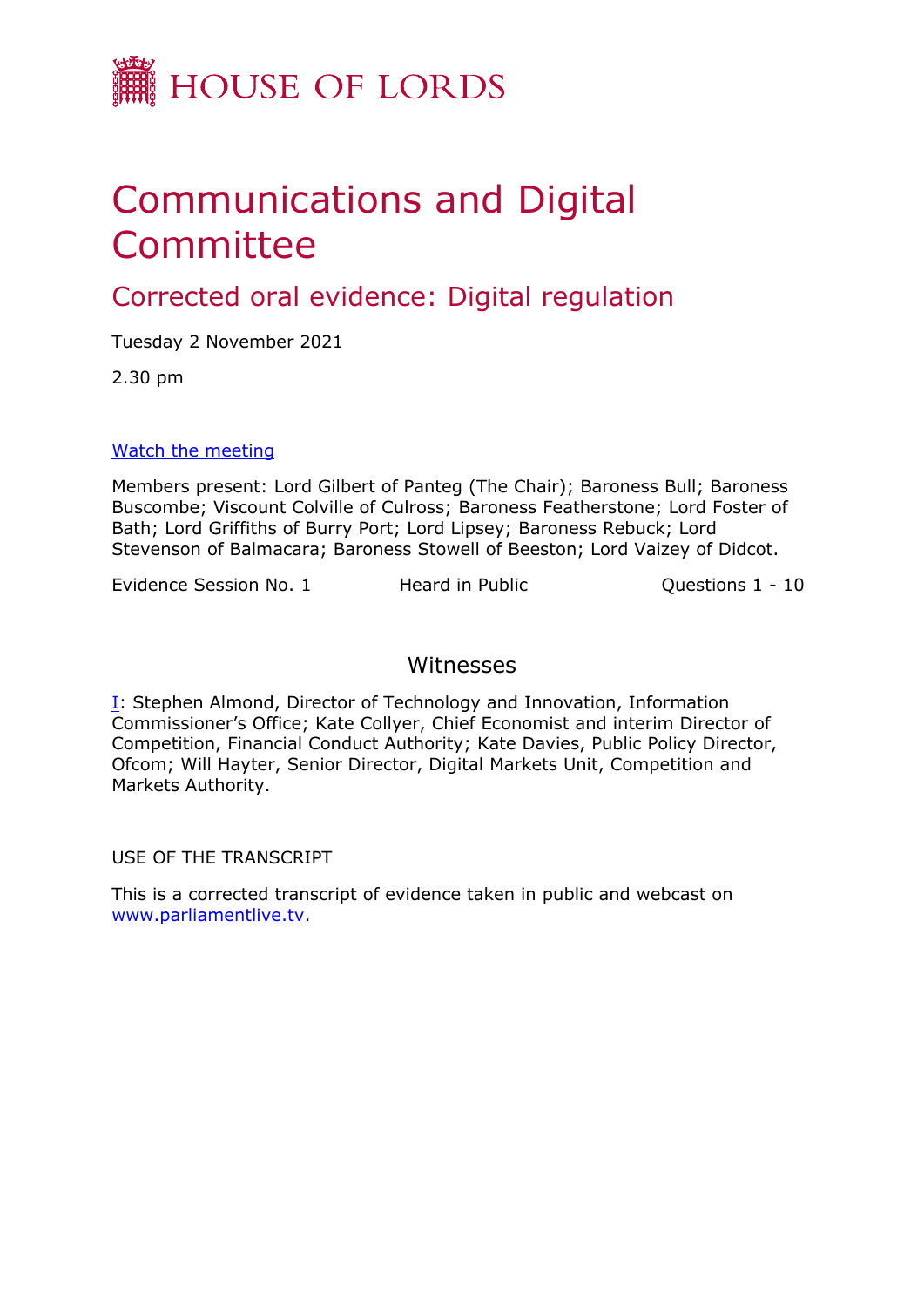# <span id="page-1-0"></span>Examination of witnesses

Stephen Almond, Kate Collyer, Kate Davies and Will Hayter.

**The Chair:** Welcome to the first evidence session of our inquiry into the future of digital regulation. We have representatives of a number of regulators with us. I will introduce them briefly in a moment. Today's session will be broadcast online and a transcript will be taken. Thank you very much indeed all of you for joining us.

Stephen Almond is director of technology and innovation at the Information Commissioner's Office. Kate Collyer is chief economist and interim director of competition at the Financial Conduct Authority. Kate Davies is the public policy director of Ofcom. Will Hayter is senior director of the Digital Markets Unit that has been established in the Competition and Markets Authority.

As we get stuck into questions, we are going to ask you to decide who should take a lead and who will follow on, which will give us a good idea as to whether digital regulation co-ordination is working or not. Thank you very much for your time. The first question will be from Lord Stevenson.

Q1 **Lord Stevenson of Balmacara:** Thank you very much. I gather, Stephen, you are going to answer the question, but, as has been said, everybody is welcome to join in. You have given us a lot of material; thank you. You have set out—and it bears on the second part of my question—a work plan that you are engaged in. So, I think we are up to speed with the activity on the ground. It probably seems a slightly odd question to ask, but can you judge whether digital regulation has kept pace with developments in technology?

*Stephen Almond:* Certainly. As regulators, we need to become increasingly agile and co-ordinated in order to respond to the challenges posed by digital technologies, and I think that we have. The pace with which we have responded, with the CMA, to Google's plans to phase out third-party cookies, and our work with Ofcom to promote child safety online, are both examples of our being world leading in the initiatives we have brought forward. We have also prompted changes in digital platforms not just in the UK but more broadly, globally, where they have been rolled out.

But—and there is a "but"—we are creatures of statute, and, ultimately, we have to operate within our legislative framework. While it takes, in some cases, a matter of weeks or months to introduce a new business model or product, it takes years to pass changes in legislation. That presents a limitation for us on what we can do. We have legislation coming forward on matters such as online safety and digital competition that will provide welcome reinforcement to the powers we can use, and that obviously provides a degree of a brake. Will, do you want to expand on that in relation to digital competition?

*Will Hayter:* Yes, thank you, Stephen, and thank you for the question. The regulatory system as a whole comes from a combination of statute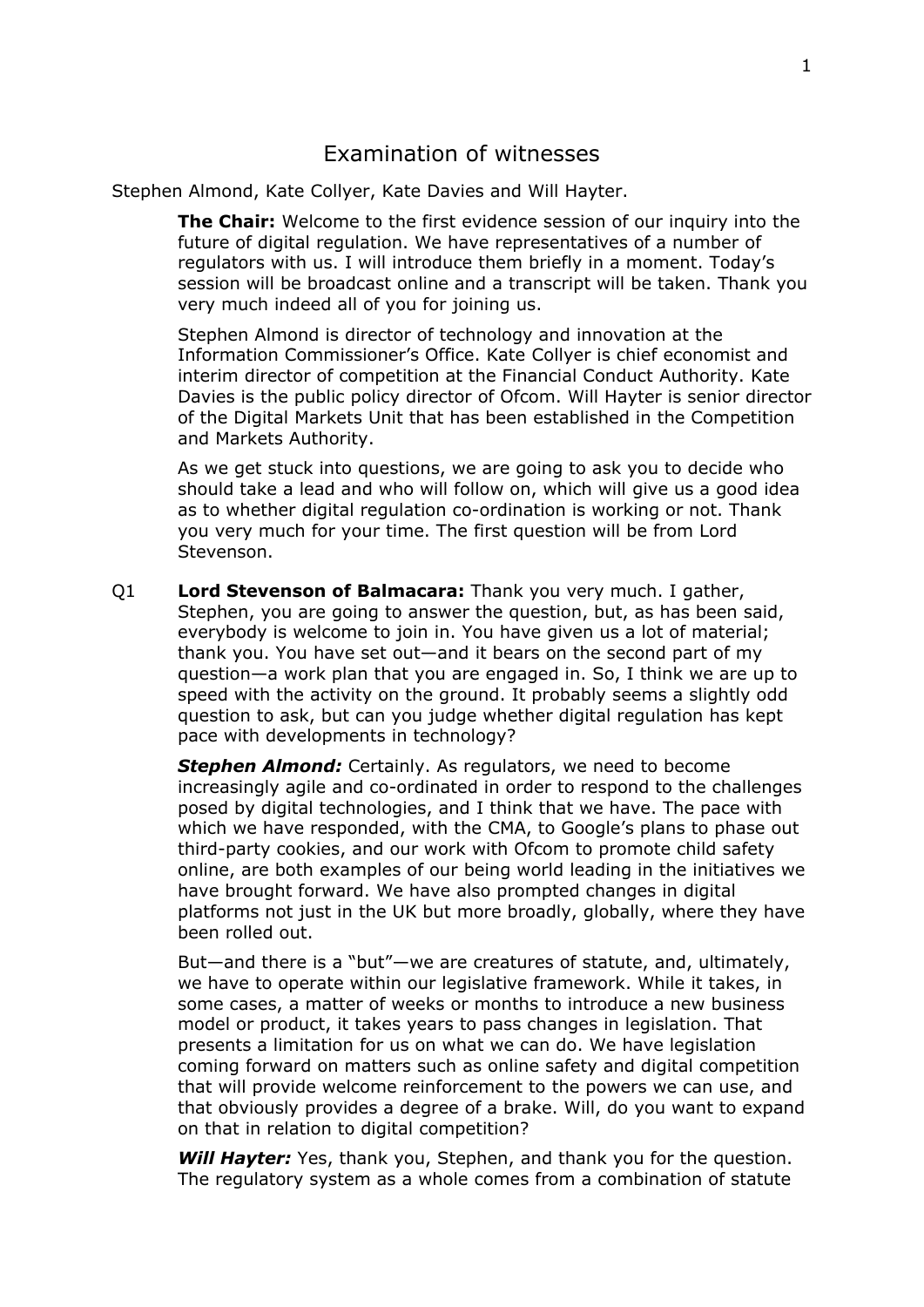and how we, as regulators, implement it. The latter part of that can and should adapt as much as it can to keep pace, and we all do that in our respective areas—for example, the way we have updated our merger assessment guidelines, in our case, to identify changes in the way we take account of innovation and future competition when we look at a merger or an acquisition. That can happen more quickly, but, clearly, statutory change necessarily takes longer.

As Stephen says, in our particular area of digital markets, it has become clear, including through the Furman report and, indeed, your previous reports, that the statutory framework for traditional competition law has not proved well equipped to handle digital markets. That is exactly the reason why the Government are consulting on a new pro-competitive framework, and for establishing a Digital Markets Unit in anticipation of that.

We expect and anticipate that that will enable us to be more agile in how we respond to market developments. It is also worth noting, on the flipside, that it does not and should not imply a rush to regulate. In this specific instance, the concept of strategic market status for the most powerful digital firms is intended to be a high bar, and only once that high bar is passed are remedies potentially available.

**Lord Stevenson of Balmacara:** I have listened carefully to what you have said but you have not really answered the question, have you? You have pointed out and described one elephant in the room, which is the slow pace of legislation when you need it. Your pleas are being listened to, I think is what you are saying, but it takes time. The narrow question was, have we kept pace, or are we being outmanoeuvred by big tech on all flanks? The answer, presumably, is no, but can you amplify that, perhaps Kate, or the other Kate?

*Kate Davies:* I do not want to put words in their mouth, but I think what Will and Stephen are saying is that we are at that moment in time where the changes are being brought forward to ensure we are keeping pace.

### **Lord Stevenson of Balmacara:** Yes.

*Kate Davies:* At the moment we are making that transition to ensure that we are able to regulate these platforms effectively, but I think Will's point is important. You do not want to jump to overregulation. You will, at points in history, hit that time when it is the right moment to regulate, and that is reflected in the Online Safety Bill from an Ofcom perspective, and then more broadly in other areas for colleagues.

#### **Lord Stevenson of Balmacara:** Okay.

*Kate Collyer:* It is clearly true that there has been rapid technological development, and that has had a significant effect. I cannot speak for others, but certainly in the financial services sector we have seen a huge increase in online banking, just to name one particular area. The need for regulators to keep pace with those changes is why we are here today as part of the Digital Regulation Cooperation Forum: to work together to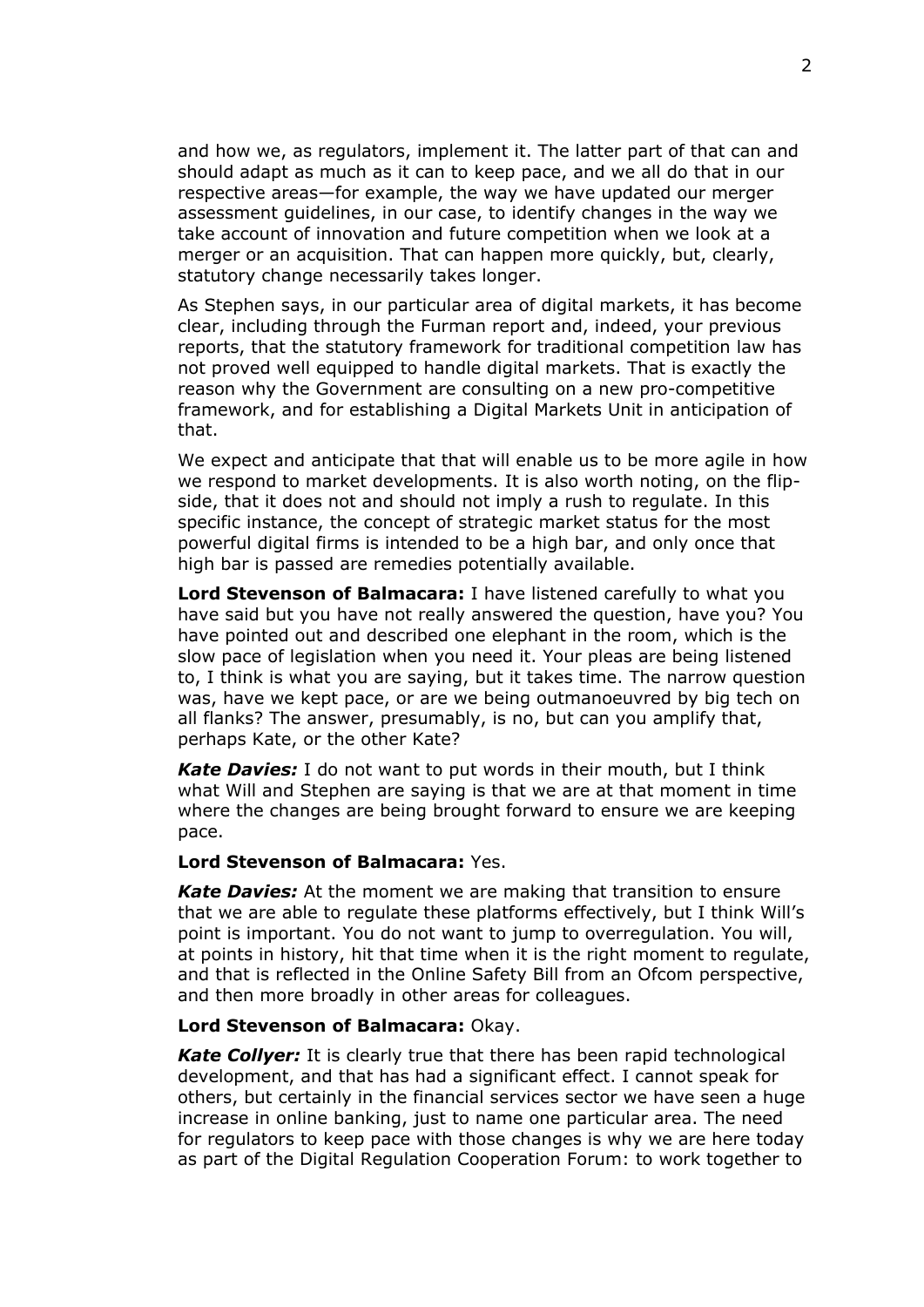ensure that we are making those connections and joining up in a consistent, holistic approach to that regulatory challenge.

**Lord Stevenson of Balmacara:** My colleagues will drill down into what has been achieved later on. May I move on? Your work plan is on page 2 of your submission. Are those the challenges you see, or are they just the challenges you think you have the resources to deal with? Are there other dragons out there in uncharted territory that we ought also to be capturing?

*Stephen Almond:* As a cross-economy regulator that spans the full breadth of how personal data is used in the digital economy, there is always, frankly, more that we could hope to achieve. So, it requires us to set out quite carefully a set of priorities, and that is what we have focused on through our work plan. The challenges and the opportunities of artificial intelligence, and the questions of how to respond to really seismic shifts in the online advertising market and how we balance privacy and safety in encrypted spaces protecting children online, are the most important issues for us right now, but there is obviously more that sits beyond that. I have not mentioned privacy-enhancing technologies or cloud computing, let alone the metaverse.

We need, therefore, to think not just about the individual technological developments that we need to respond to, but how we work as regulators and how we are going to build in that agility, flexibility and coordination among us to be able to respond almost no matter what hits us.

**Lord Stevenson of Balmacara:** Can you expand on that a bit? Are you reflecting perhaps a cultural issue there?

*Stephen Almond:* There is a variety of things that we are very conscious we need to reflect on. If we are going to be on the front foot, we need to scan the horizon better for developments that are coming up. If we are going to be able properly to get under the bonnet of certain developments, we need to have the right skills and capabilities. If we are going to be able to regulate those actors where they are operating, in effect, in a borderless digital world, we need to have very solid relationships with our international partners to leverage our relationships to maximum effect. Those are all areas we are working on, but they are an area of active pursuit.

**Lord Stevenson of Balmacara:** Would anyone else like to come in on this?

*Kate Davies:* Stephen is absolutely right. We needed to prioritise our work plan. Those were areas—algorithms and end-to-end encryption where we felt we needed to do work right now together. The DRCF is relatively small, so we needed to prioritise. We are currently in the process of launching a broader, horizon-scanning piece of work that will involve significant public engagement to get input. Obviously, we all do that on our own, but we recognise that in the digital space all these issues we are engaging with come right up against each other, much as this committee has helpfully recognised in its report. Therefore, we need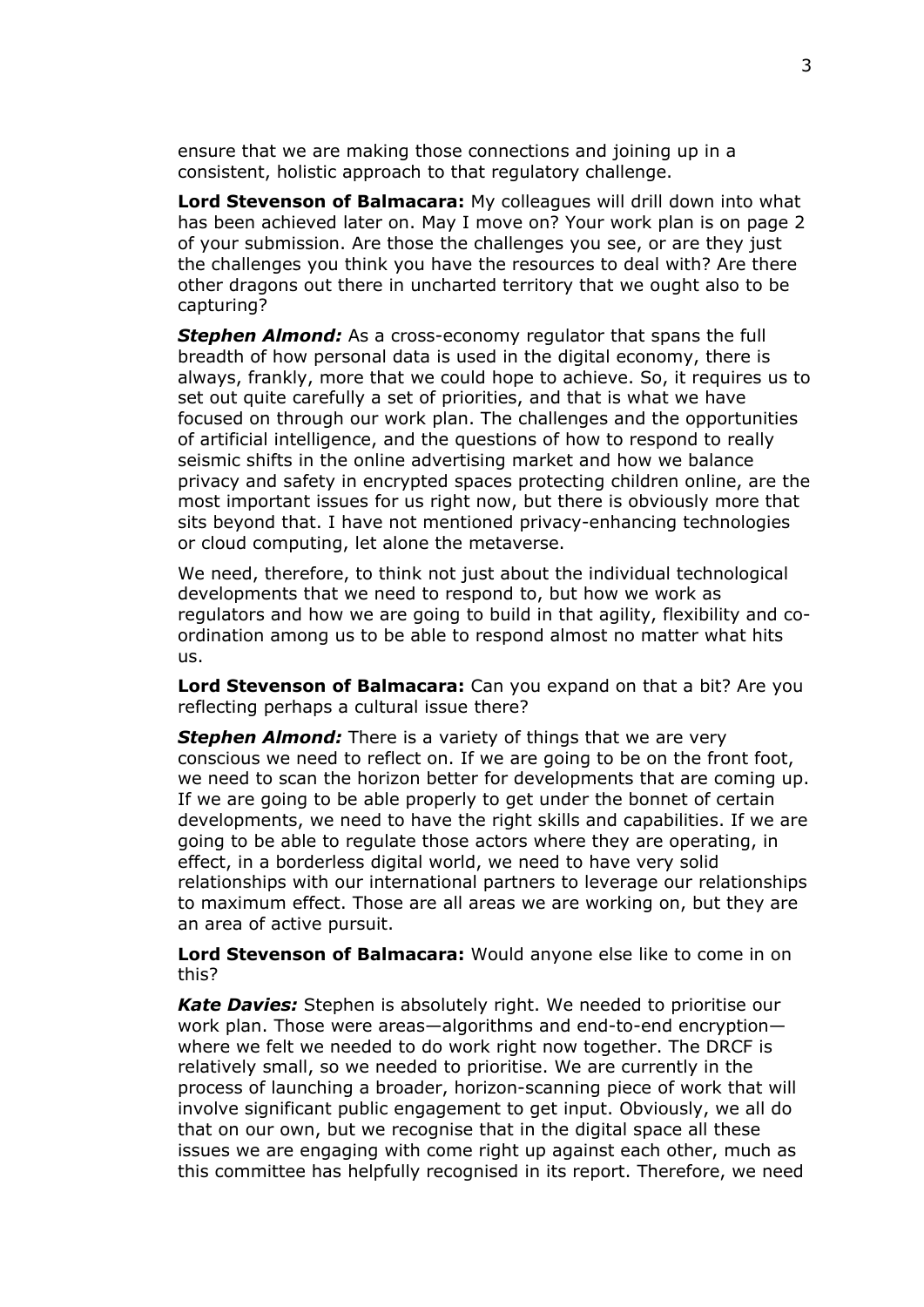to be better. Rather than each of us saying, "Okay, there is a technology over here that we need to think about", we need to ask: how do we think about that together, how do we engage platforms together, how do we show consumers that we understand what these things mean not just from a privacy perspective, but from a safety or competition perspective?

## **Lord Stevenson of Balmacara:** Kate?

*Kate Collyer:* It is a shared endeavour to undertake the horizon planning and ensure that we are joined up in recognising the challenges coming our way with regard to technology. We need to do that effectively to identify the risks and, indeed, the benefits, because there are benefits from technological innovation as well. Our role as regulators is to ensure that we protect against the harm but also ensure that the benefits of regulation and innovation are delivered for consumers.

In terms of our joint working, we have identified the key areas where we think that we need to prioritise and work effectively together and, from our perspective at the FCA, that has been beneficial and is starting to pay off already. We would be happy to give examples of some of the ways in which that effective collaboration has been beneficial for our individual priorities as well.

# **Lord Stevenson of Balmacara:** Will?

*Will Hayter:* I support what my colleagues have said. The trick we are trying to pull off is to be more than the sum of our parts. The danger with all the technology coming over us in waves is that we could spend person years looking at any one of those issues. Indeed, we have done that in some cases. The amount of resource it took us to do our study on online advertising and to understand the ad tech stack, for example, is a case in point of how much it takes to really get under the skin of those areas.

We could look at any of those future technologies—things that are coming down the track. If we indulged ourselves, each of us could have 10 people beavering away looking at one of those issues, and that would not be a responsible use of our time and scarce resources, as Stephen has hinted.

We are trying to do as much as we can to pool all the individual work we are doing. In recent weeks, we have had our horizon-scanning teams talking to each other in a workshop. We all saw the news last week about the metaverse. We are planning, for example, a specific workshop on that among us to compare notes and get a sense of what the different implications for our different regulatory spheres might be. More than the sum of our parts is the key.

**Lord Stevenson of Balmacara:** But it is knowledge and understanding rather than any particularly different change in mode or anything like that that we are talking about. Is that right?

*Will Hayter:* We would all say that, compared to—I will pick a number— 10 or 15 years ago, we are trying to have a bit of a change in mode. Indeed, the statutory changes, particularly in our area on the digital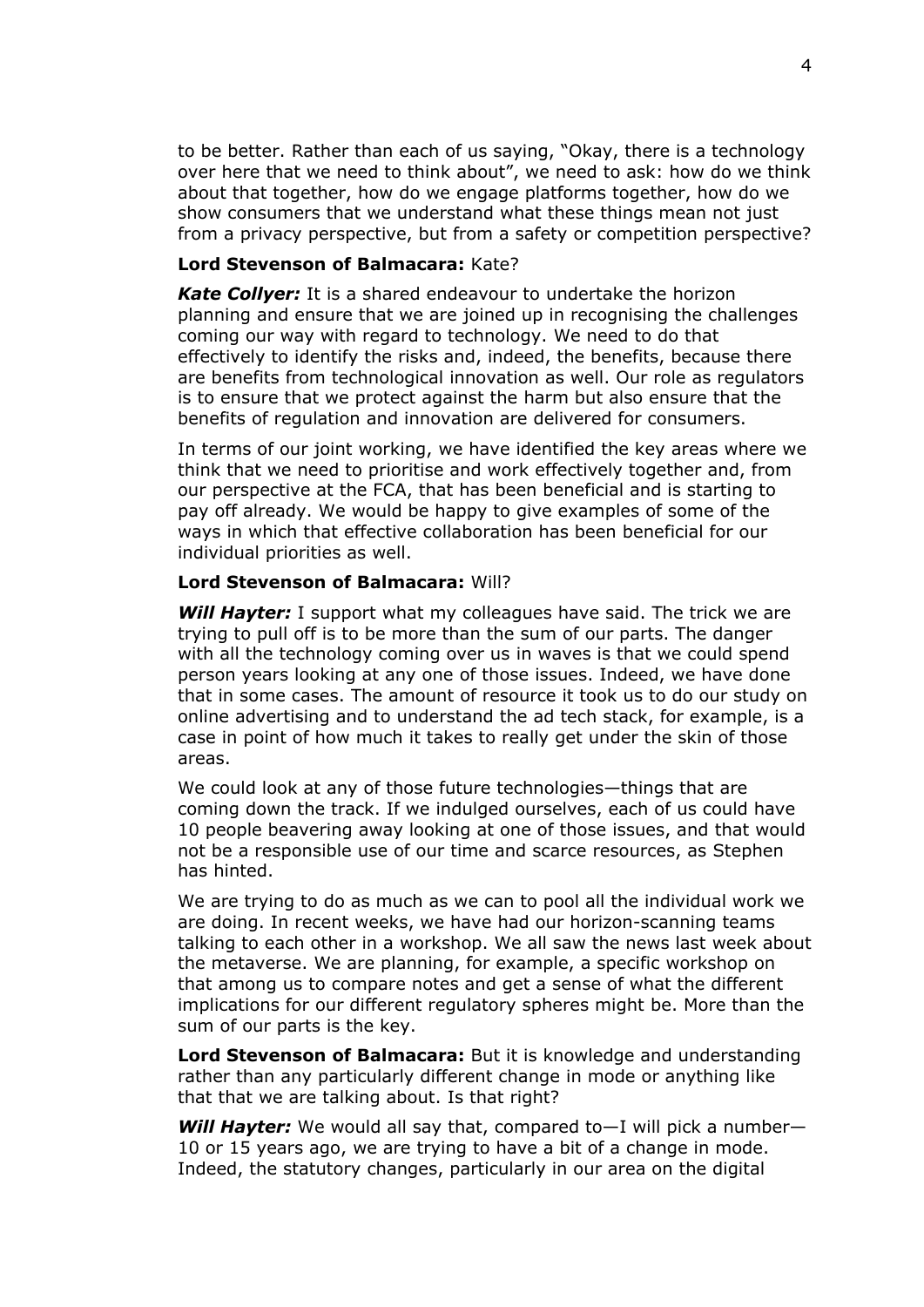markets side, are precisely intended to allow a bit of a change in mode to get away from the backward-looking enforcement model to a more forward-looking regulatory model, trying to spot things coming and head them off before they cause harm. I am sure there are more examples that we can talk about.

**Lord Stevenson of Balmacara:** I am sure we will. I will stop. I am sure some of my colleagues would like to come in on that. Thank you, Chair.

**The Chair:** Can I pick up before we move on? The issue of horizon scanning is something we drew attention to in previous reports. You have talked about the importance of horizon scanning and pooling your expertise to look further ahead. You have talked about the foreseeable things that we already know are coming down the road—the metaverse, for example. Horizon scanning is also looking well beyond that, is it not? It is the things that none of us know about such as project X. Let us not even describe it because we do not know what it is. To what extent are you ambitious about getting up to and ahead of tech generally, understanding what is happening that is not currently foreseeable or currently being talked about in the industry?

If you achieve that using your combined expertise, how do you use that information? Clearly, you think about that in terms of your own regulatory workload, and you might think about how you might work together, but do you see a role in informing the public, informing Parliament and informing government about where tech is going, and the public policy issues that will arise in the future, or is this insight an internal thing in your mind? If it is external, could you describe how you think you might share that thinking with the outside world? I do not know who wants to lead on that.

*Kate Davies:* I am happy to start and I am sure others will want to come in. It is a really good set of questions. Apologies because it is a bit of expectation management, but the thing about the Digital Regulation Cooperation Forum is that we want to get on with it and we want to figure out how to do it, but it is a work in progress. I will say that as a start.

On the horizon scanning piece specifically, we absolutely want to go out and find out about those things that are beyond that list that we can all write down. We will have to see how successful we are. In Ofcom, individually, this year we did our future tech reports that were quite successful at looking at some of those things—quantum computing and how you think about that. Yes, you can write a list, but how do you actually think about that in terms of its impact on a sector or consumers? Together, we do have high ambitions, but we need to go through that process and engage people, and see what we can find out.

How do we then use it? It depends on what we come up with. It definitely will inform our internal work programme, but I would say that not all of us should go away and think about it individually. It precisely informs our work programme for the DRCF and those issues where we need to engage jointly and really work across our boundaries. Absolutely, it may then be right that we set it out publicly for consumers, figuring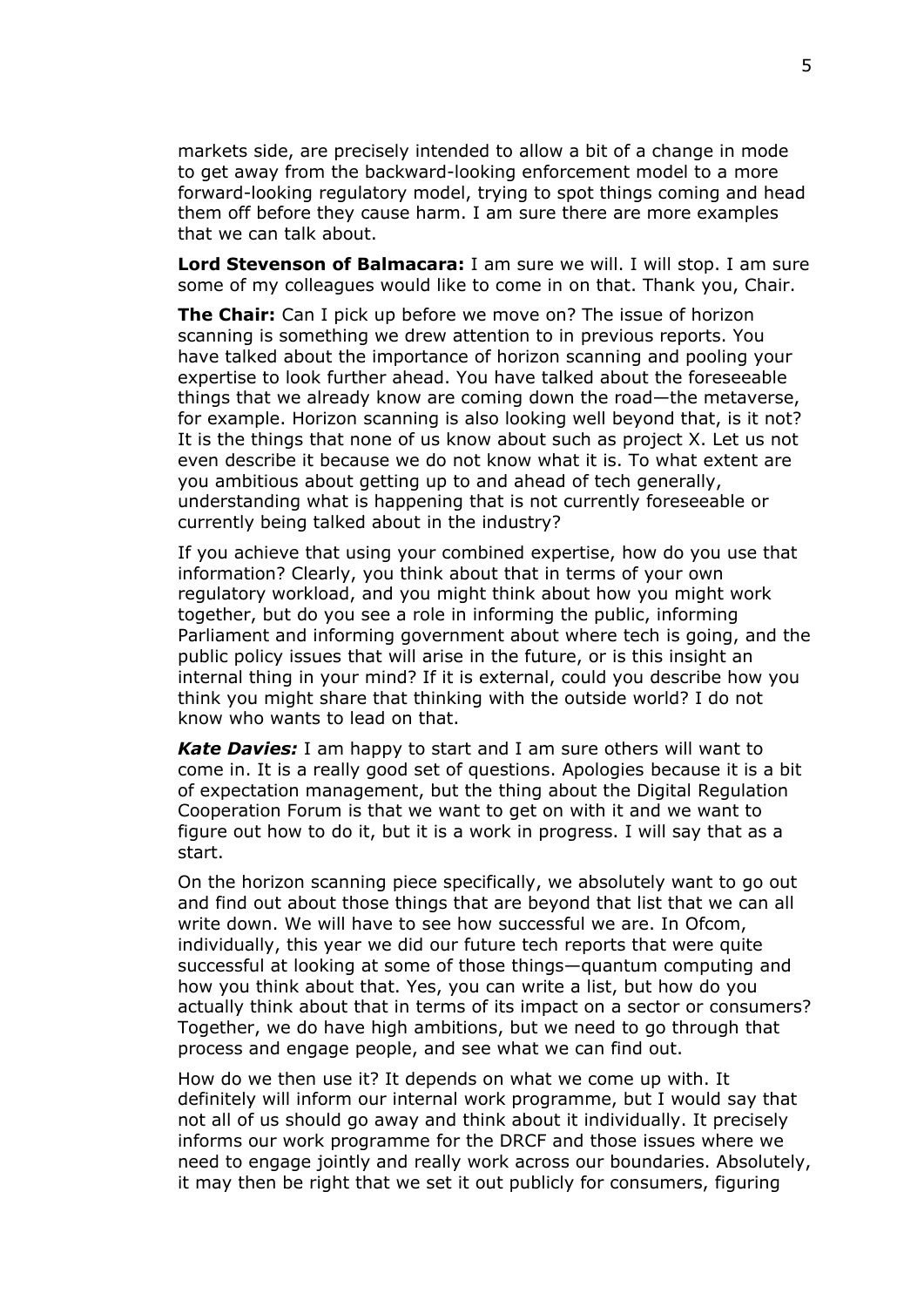out quite how to make that meaningful for people, and then, of course, to you in government. At the moment, as we are launching, it is a little bit difficult to see quite what you find out and how far down that track you get, but we are very up for being transparent and open about what we find through the exercise. It is just a case of figuring out exactly how that works.

**The Chair:** I will bring others in. Do you see a merit in formalising how you bring that thinking to government and to policymakers?

*Stephen Almond:* From our perspective, we welcome the opportunity to share our insight with government and Parliament. I started out with my comments about the challenges of making sure that legislation keeps pace with technological development. The corollary of that is that it is incumbent on us that, where we spot signals, we share those signals and that intelligence. Quite how we do that is a matter for discussion, and I am sure that our counterparts in government will have reflections on that as well. That is a real sort of public responsibility for us.

Part of what I would describe as the beauty of the Digital Regulation Cooperation Forum is that, individually, as regulators, we are all getting slightly different signals and slightly different bits of intelligence about where the future may lie. There may be new parts that come from the FCA's sandbox, for example, and the innovators that it is working with. New things may come out through Ofcom's work with academics on its online nation piece. By combining those different strands of intelligence, to repeat what Will said, we get more than the sum of our parts. Certainly, from the ICO perspective, we learn about things that we would not learn about just by engaging directly with the sorts of people whom we normally engage with.

*Kate Collyer:* To follow that line of thought, at the FCA we are investing £120 million over three years in our data and technological capabilities, and we think there are real benefits in being able to share the insights that are generated from that, to learn from the experience of other regulators in other sectors and to make sure that we have a really holistic understanding of the challenges from technology and digital. We think that the collaboration that we are able to achieve through the forum is a really effective way of helping us to share and bring about those different perspectives around the same shared problems that we have.

**The Chair:** Do you have anything to add, Will?

*Will Hayter:* Just briefly. The discipline of looking far ahead and trying to spot what is coming down the track is a very specific one and one that we have all done separately, but we have also been trying to bring it together. We have been building up that capability. That is what informs all of this.

You were asking about how that comes out in public. One element of that is how we talk to government. We have been using that forward look to inform the discussions we have with government. Indeed, the Digital Markets Taskforce, which fed into the recent government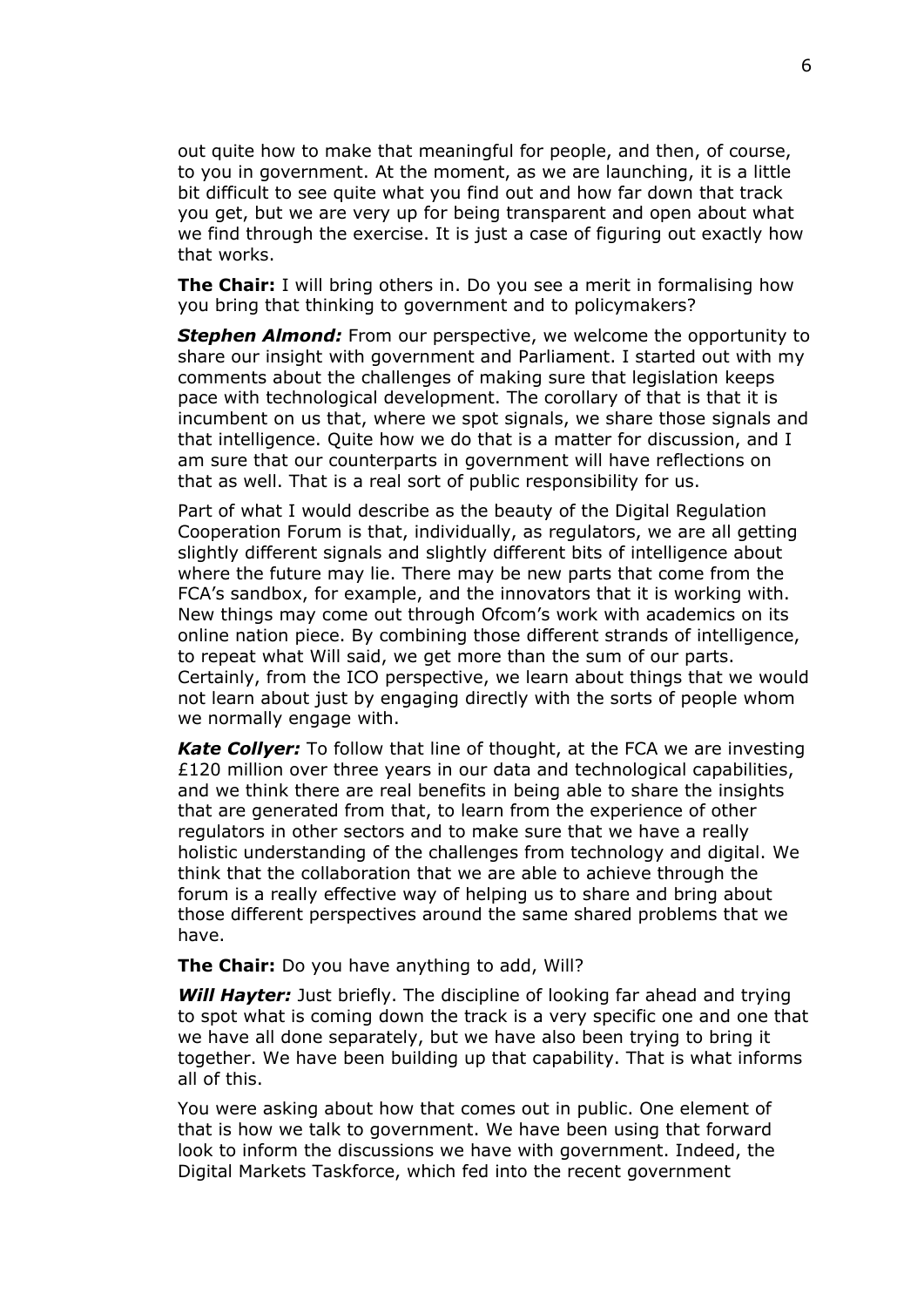consultation on digital markets, was a joint piece of work involving the CMA, ICO and Ofcom. That was informed by exactly this sense of the speed of change and the need to be able to respond.

I suppose the other element is Parliament. This committee has shown a very welcome appetite for this topic. Both individually and collectively, I am sure we are happy to use further communications with this committee as a way of offering some of the results of that work.

**The Chair:** A further question we may come to is how we formalise that and whether there are benefits in formalising it, but let us move on for a moment to Baroness Stowell.

Q2 **Baroness Stowell of Beeston:** Thank you, Chair. I know you have tried to condition our expectations as far as how things are going. It is early days, but are you able to give us a sense of how the forum operates on a day-to-day basis? Can you give us an example of where you have cooperated as a result of that forum in a way that you might not otherwise have done?

*Kate Davies:* Absolutely. We have all collaborated in various ways for a very long time. The difference is that with the DRCF the ambition shown by chief executives for what they want to achieve in this work is really making a step change to that approach.

**Baroness Stowell of Beeston:** A new chief executive.

*Kate Davies:* No, as in our respective chief executives.

**Baroness Stowell of Beeston:** I see.

*Kate Davies:* Dame Melanie Dawes and so on. In terms of the day-today work, you have all seen the work plan. We are focused on, broadly, three areas. There are the big strategic questions. We have already talked about those a little bit. There are the questions about the interactions between individual regimes; the work the ICO and the CMA have done on privacy and competition, which I am sure they will want to speak to as a result of this question; the work that we are doing with the ICO on the video-sharing platform and age-appropriate design code, which I will expand on a little bit; and, finally, some more operational work on particularly skills and capabilities, and how we, as the DRCF, might be more attractive to particular skill sets.

On the day to day, we have a small central team. They are populated by staff from each regulator, but they very much feel part of a DRCF team as well as feeding back into their respective regulators. They work on the strategy, planning and delivery, and our engagement with other regulators. We recently held a round table with a much wider set of domestic regulators, but there is also our international engagement. Of course, there is the new chief executive, which was announced yesterday.

As to a specific example, I would just pause on the ICO and Ofcom. Of course, pre-DRCF, I would hope that with the age-appropriate design code and video-sharing platforms we would have joined the dots. I do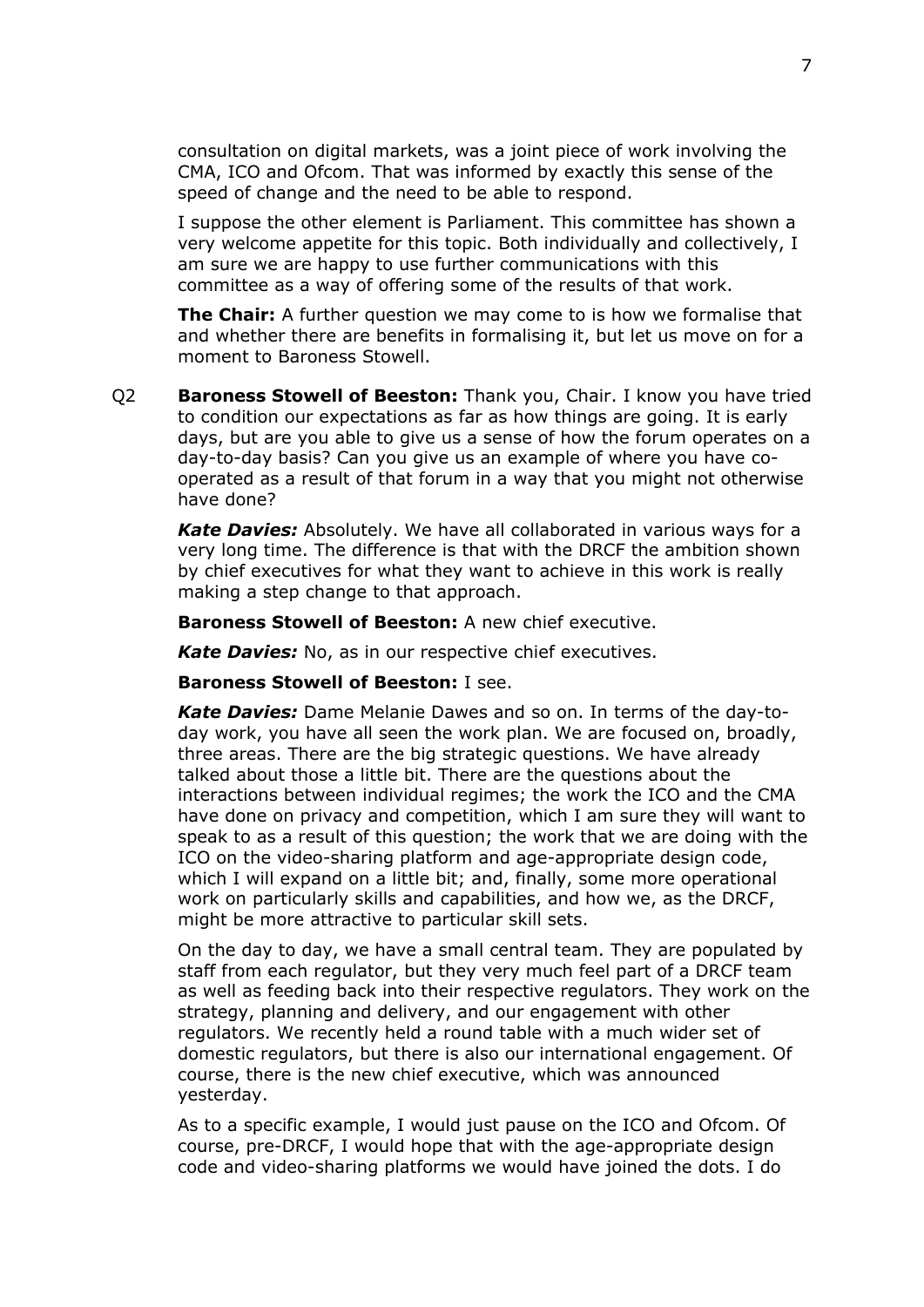not think DRCF means that something specifically new is happening, but we have done that incredibly proactively. We went out with guidance recently for video-sharing platforms, setting out our approach, and very much throughout that are references to how we are thinking about this in relation to the age-appropriate design code.

We do not have all the answers. We are working on that. For example, how do the two regimes operate when it comes to something like age assurance? Can you have age assurance solutions that protect children in the context of the video-sharing platform regime but that are also privacy enhancing? The difference the DRCF brings in that specific example is the proactive nature of that engagement. It is not that two regulators go out with regimes and then figure out how to join them up. It is that in going out and talking about them we are already engaging with those questions.

We recognise that we need answers for industry in how they engage with both of us, where the interactions and overlaps are, but we also need answers for users—parents and children. How does this work? Do they complain to the ICO? Do they complain to Ofcom? That is what we are working through. I think the DRCF has made a difference in that specific example. I am sure Will or Stephen will want to talk about the work on privacy and competition.

*Will Hayter:* I echo Kate's point about the commitment and statement of intent from the four chief executives, including the appointment of a DRCF chief executive, because that makes a difference at all levels through our respective organisations. Now, it is an expectation that we would look to work together. It could have happened before, but it makes it a lot more likely now that it will happen in a much deeper way. That is to be welcomed.

I offer a couple more specific examples. There will be some things where all four of us will naturally want to co-operate. Some of the projects in the work plan work in that way, such as algorithms. All the stuff around skills and capabilities is a big thing for all four of us, and I am sure we will talk about that some more later as well.

Other issues will just be more applicable to two or three of us, given the different nature of our remits. For example, the Secretary of State for DCMS back in May asked the CMA and Ofcom to think about how a digital markets code of conduct would apply to the relationship between the biggest platforms and content providers such as news publishers. Helped by post-pandemic virtual working, a team is working away on a joint product there, which has been really positive.

Others have mentioned it already, but an example is the way that the CMA and ICO have worked together on the broad issue of the interactions between data protection and competition. That has come out in two specific, concrete outputs already. One is a joint statement on how the two sets of priorities interact to try to counteract a narrative that is pursued by some people, which is that the two are naturally in tension. We highlighted some possible tensions, but we said that in many cases the two agendas can work very much hand in hand, noting that for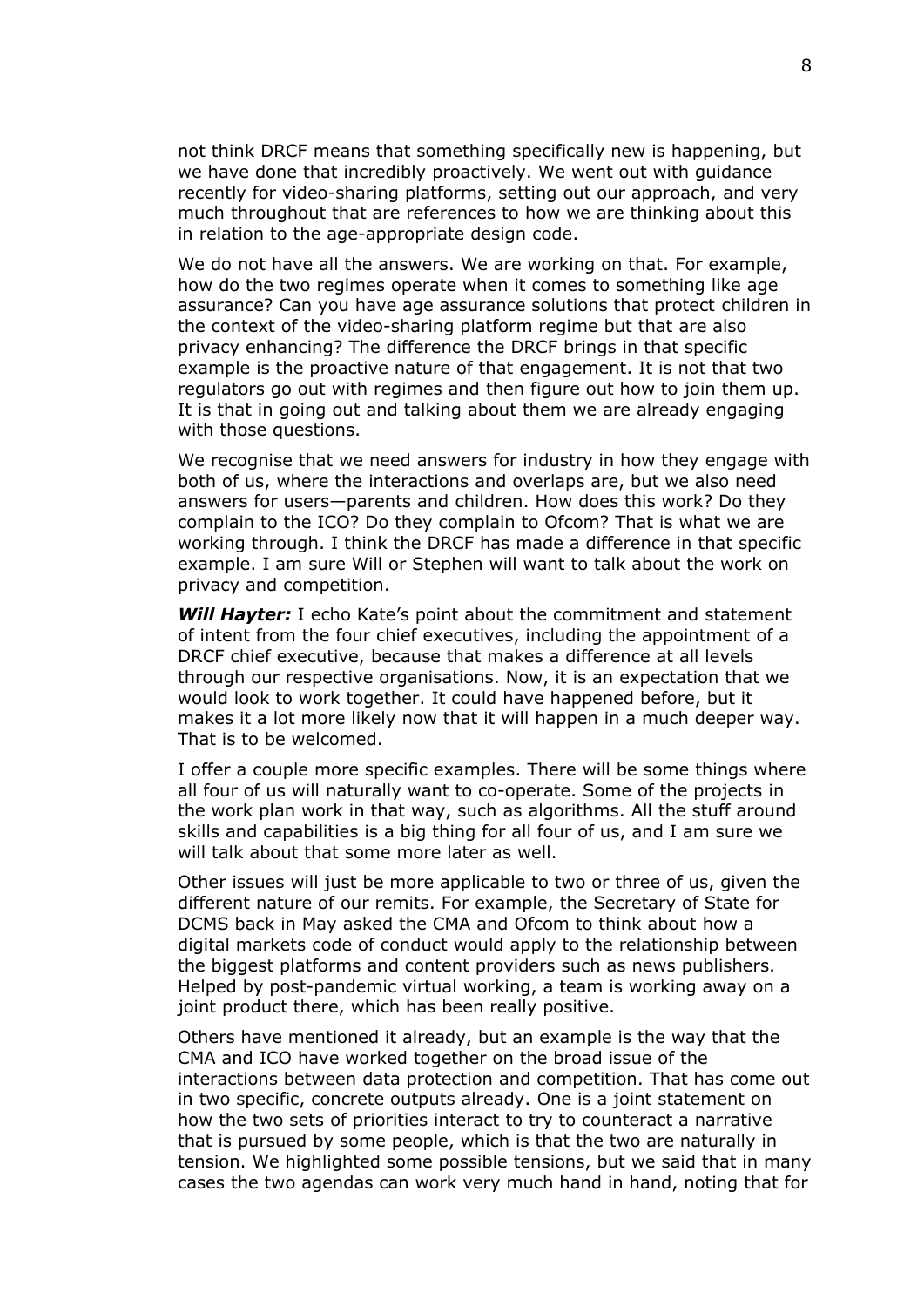good data protection and strong competition you need user choice and control and understanding.

That has also come out more specifically in our work around Google's socalled privacy sandbox. Google made an announcement that it was going to remove third-party cookies from its Chrome browser. We are now in the process of using the Competition Act to seek commitments from Google essentially to enable it to try to achieve the same privacy objectives but without doing what we feared was the risk, which was that it would cause competitive harm because it would chase that privacy benefit but entrench its own advantage at the expense of its competitors. It is a really nice example of the sort of thing we can do if we do a good job on horizon scanning and are forward looking. It was a prospective announcement by Google, and we stepped in with this case and are in the process of consulting on the commitments from Google.

It is a nice example, hopefully, of being able to get in early, spot a problem, spot the interactions between two sets of priorities and two different regimes, and get to a good result that serves both—in this case—consumers and people from the point of view of data protection. That has been accelerated and supported by the fact that we have the DRCF so that co-operation is a default rather than an exception.

**Baroness Stowell of Beeston:** Do you think other regulators will join the DRCF? I cannot get the name right.

*Kate Davies:* It is a terrible acronym.

**Baroness Stowell of Beeston:** How far can this go in terms of who might join? Is there a limit to who is relevant to this? Who are you encouraging to get on board?

*Kate Davies:* It was ICO, Ofcom and the CMA. We are delighted that the FCA joined this year. The approach we are taking at the moment is that we set out a work plan and we want to deliver on it. There is a risk that if you expand too quickly that dilutes your ability to get on and do stuff precisely in answer to your question about examples of where cooperation is actually making a difference.

The approach we are taking in parallel is that we are engaging a range of other regulators. I do not know if you will be talking to any of the other regulators, but our experience to date is that specific regulators want to be engaged in a specific area of our work. For most other regulators, the questions we are looking at are not so core and pervasive to their full remit as they are to the four of us. For example, there are some very good conversations with the Advertising Standards Agency about how it might want to engage specifically in relation to advertising and ad tech, but it would not want necessarily to engage in the full breadth of the programme.

As I say, we are engaging. We had a first round table with regulators and I think we are due to have another one before the end of the year to keep them abreast very much of the work we are doing, share any lessons that we are learning, and find out where and how they want to engage and keep that under review.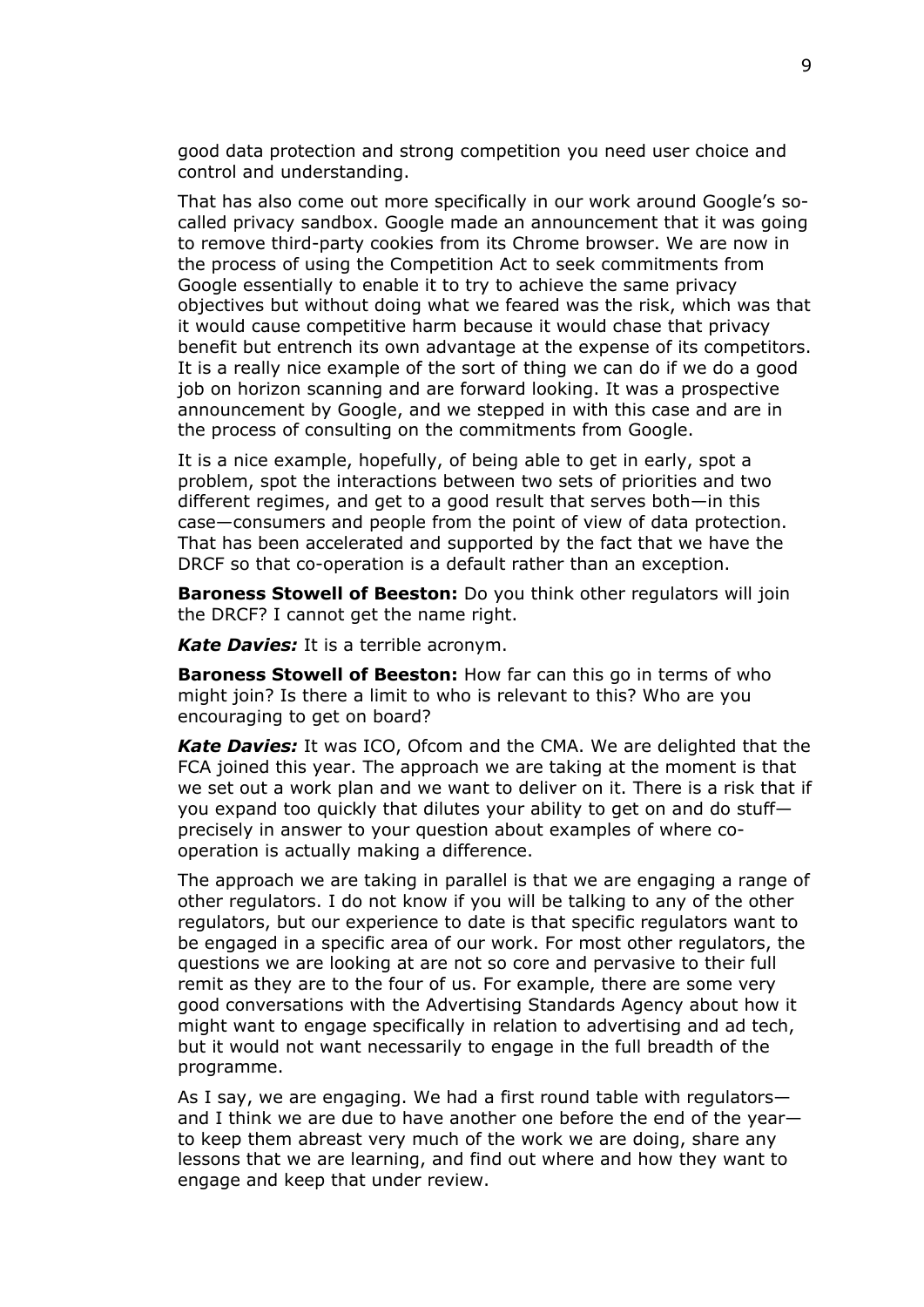**Baroness Stowell of Beeston:** It becomes a professional go-to place if you are a regulator with digital issues or want to collaborate.

#### *Kate Davies:* Yes.

**Baroness Stowell of Beeston:** Okay. I think that is enough from me. Thanks.

**The Chair:** Lord Lipsey, do you want to come in?

Q3 **Lord Lipsey:** Yes, if I may. I read your, if I may so, slightly Panglossian paper about what you are going to do. I then dipped into all the evidence that we have received from individual companies and organisations, which is much more critical of the way regulators are working together.

This week I even had a personal example of this because I complained to the Advertising Standards Authority, which is not a member of yours but you work closely with it. As an ex-member of the council at the ASA, I am pretty sure that my complaint would have been upheld if it had been judged by the ASA, but it was passed to the FCA, which turned it down, looking at it in a quite different cultural way, I thought, than the ASA council would.

My question really is, is this a doable task, in the sense of delivering outcomes that people accept are sensible, from the regulatory machinery, as opposed to the theoretical but not necessarily practical plans that you have for moving forward?

*Stephen Almond:* First and foremost, as Kate has said, this is a work in progress in pursuing a vision of seamless co-ordination between us as regulators, but there are areas of practice already where we provide a seamless user experience. I think, for example, of the collaboration that the ICO and the FCA have in relation to innovation. If you approach the FCA sandbox or engage in one of its techsprints, and you bring forward a fintech innovation that has data protection implications, we work together behind the scenes. Our innovation hub supports the sandbox such that you are provided with joined-up, integrated advice, and you are better able to bring your products and your new ideas to market in a joined-up way.

Clearly, that is not necessarily the experience across the piece, and there will be new boundaries that come up as new technologies emerge as well, but it is certainly our aspiration that we are moving towards, as Will said, that co-ordination by default.

*Kate Davies:* You are absolutely right to challenge us. The message from our respective chief executives is one of significant ambition. When they spoke at the Global Counsel event, I remember Elizabeth Denham being very clear that this is not a talking shop. If it turns out to be a talking shop, we have failed. That is why we set out the work plan. It is the first year. It does not do everything, by any means. We set out the work plan, and we will report on it at the end of the year because we want to be held accountable. We want to make this meaningful and not theoretical, as you say. That is challenging. There is a lot to do and a lot to work through, but you are right to challenge us on that.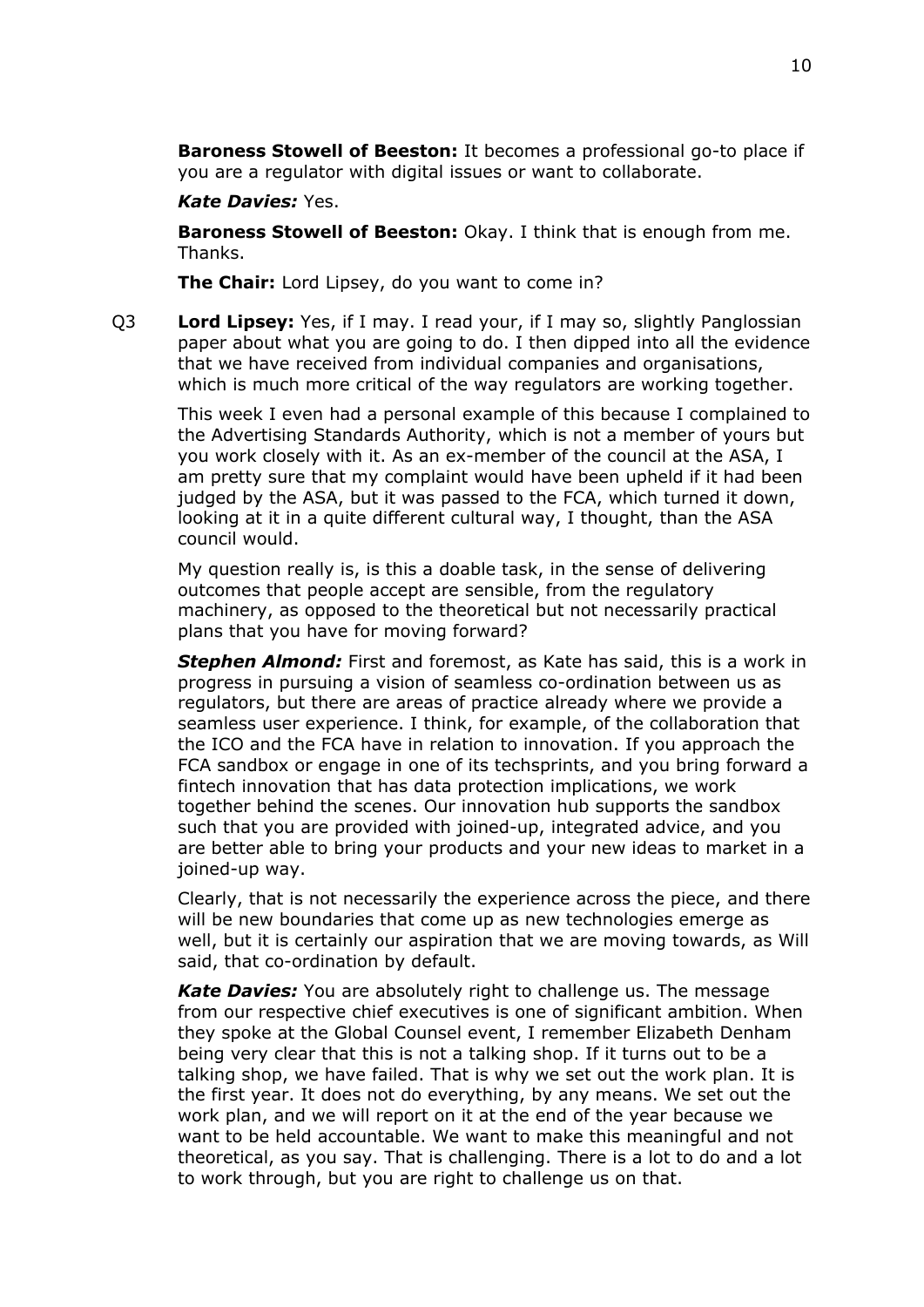**Lord Lipsey:** I realise it is a work in progress. There may also be a problem of language. If you think everybody knows what a sandbox is, I am afraid you are very much mistaken. Sometimes, regulation appears to be talking in one language and people out there are talking in another language, and it may be that you find—or it may not—that one of the challenges you face is from translating all that so that not only Parliament but the public in general have some idea of what is going on.

**The Chair:** Does anyone want to come back on that? If not, we will move on.

*Kate Collyer:* No—it is nothing in particular.

**The Chair:** Okay. Lord Vaizey.

Q4 **Lord Vaizey of Didcot:** I grew up with the word "sandpit". These terrible Americanisms come out, like "sandbox".

> In your evidence, you say that the DRCF effectively goes as far as you can go, or starts the work going as far as you can go, to create a digital authority without creating a digital authority. Clearly, the elephant in the room, as it were, is the creation of a digital authority whereby you merge different regulators, and that could be extraordinarily expensive and difficult to achieve, so I would be quite happy with where we are on the DRCF.

But are there bits that are missing because you have stopped at that stage? Are there ways of partially merging? I know, for example, you want to jointly hire people, which is a good thing. Could you see things from the banal point of view of perhaps sharing a building, or could you see specific regulatory functions within your regulatory purview that are effectively formally merged—data oversight, for the sake of argument without formally merging all the regulators, if that question makes any sense?

*Stephen Almond:* Indeed. As digital regulators, we do not think that we need to wait for a digital authority to make collaboration happen. We are seeing the proof of that in the join-up between the four of us today. We think we can do this now. We think that by working together voluntarily we are able to move further and faster than we would be if we had to have a separate organisation co-ordinating our activity.

#### **Lord Vaizey of Didcot:** I agree.

*Stephen Almond:* What you see today is a work in progress. We are building the foundations of our collaboration now, but we are challenging ourselves hard on what this would look like in the future. For example, can we produce joint guidance so that businesses receive an integrated product from us? How can we join up our communications? How can we co-ordinate our engagement with firms, for example?

To your point about whether we could be going further and what that would look like, realising the full potential of our collaboration will require a degree of legislative reform. We have been discussing with government what mechanisms will be needed to enable us to formally consult our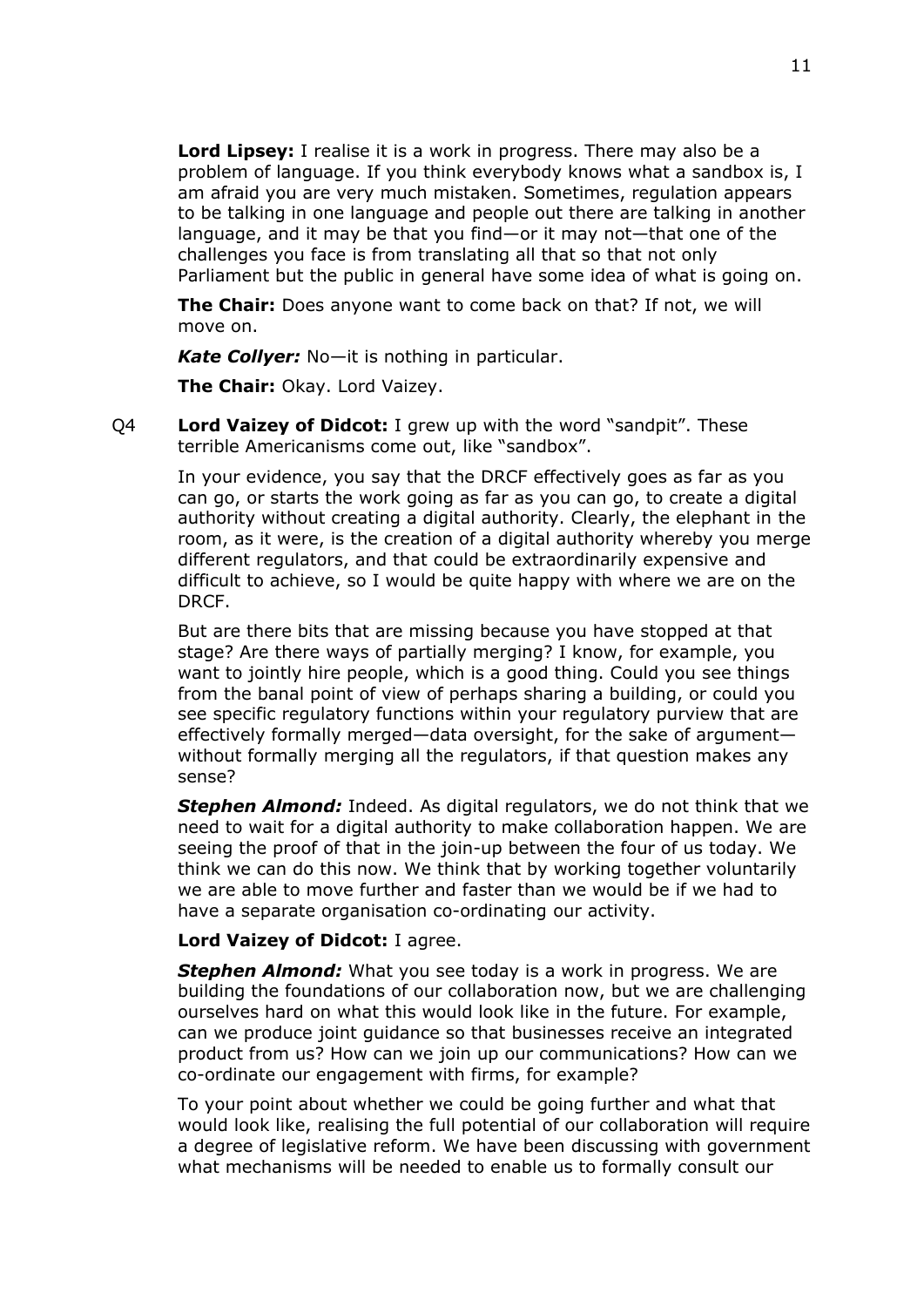partner regulators on matters relevant to their interests. We have also been exploring what information-sharing mechanisms we would need to be able to work together as seamlessly as we would want to, and in some cases that will require a degree of legal change.

**Will Hayter:** You described in passing that people or buildings is perhaps banal. We would not see it that way; we would see that as really important.

**Lord Vaizey of Didcot:** So do I, but I was just covering myself.

**Will Hayter:** To Lord Gilbert's point at the beginning, here we are all in a room, and it is a better discussion than if we are all on screens. We are precisely exploring things like joint hiring and potential collocation. We need to recognise some of the limitations of the further reaches of what you described when you talked about quasi-formally combining functions. As we talked about earlier, we are each creatures of separate statutes, which may create a block at the very, very advanced level of that. That is not to say that our data scientists and data engineers cannot really work together and be exchanging ideas—

**Lord Vaizey of Didcot:** That is a very interesting point. That is precisely what this kind of committee can then reach a conclusion about, which is whether legislation is holding you back from ultimately realising greater co-operation without necessarily having a digital authority. So, I think that would be a good thing for us to look at.

In answer to Baroness Stowell's question, somebody said that you had had a round table with all the other regulators that are desperate to get into your gang. That is a good example whereby I would have loved to have known about that and to have seen it. I do not know if that meeting is on a website somewhere, but it brings us back to the question of parliamentary accountability. Do you think an opposite number—for example, a Standing Committee made up of the great and the good such as Lord Gilbert and the Chair of the House of Commons Treasury Select Committee, which meets regularly to scrutinise the work of the DRCF would be a good thing?

*Kate Davies:* The first meeting of the regulators was reasonably informal. There was not a write-up. We will be formalising them going forward, and we can think about that.

In terms of a Joint Committee, we are all accountable to Parliament in our own right, and we are very, very happy to continue this conversation. With regard to quite how that works, we are mindful of the fact that we need to be very agile and flexible, so making sure how anything is operationalised involves a pragmatic approach. We are absolutely happy to come and talk to you and other committees. For example, we talked about the horizon-scanning work and, once we get some inputs into that, how we engage you and other members on some of that work. Kate, do you want to add anything?

*Kate Collyer:* No, I very much agree with everything Kate has just said, particularly our commitment to transparency and openness, and our willingness to consider lots of different fora for engagement, both in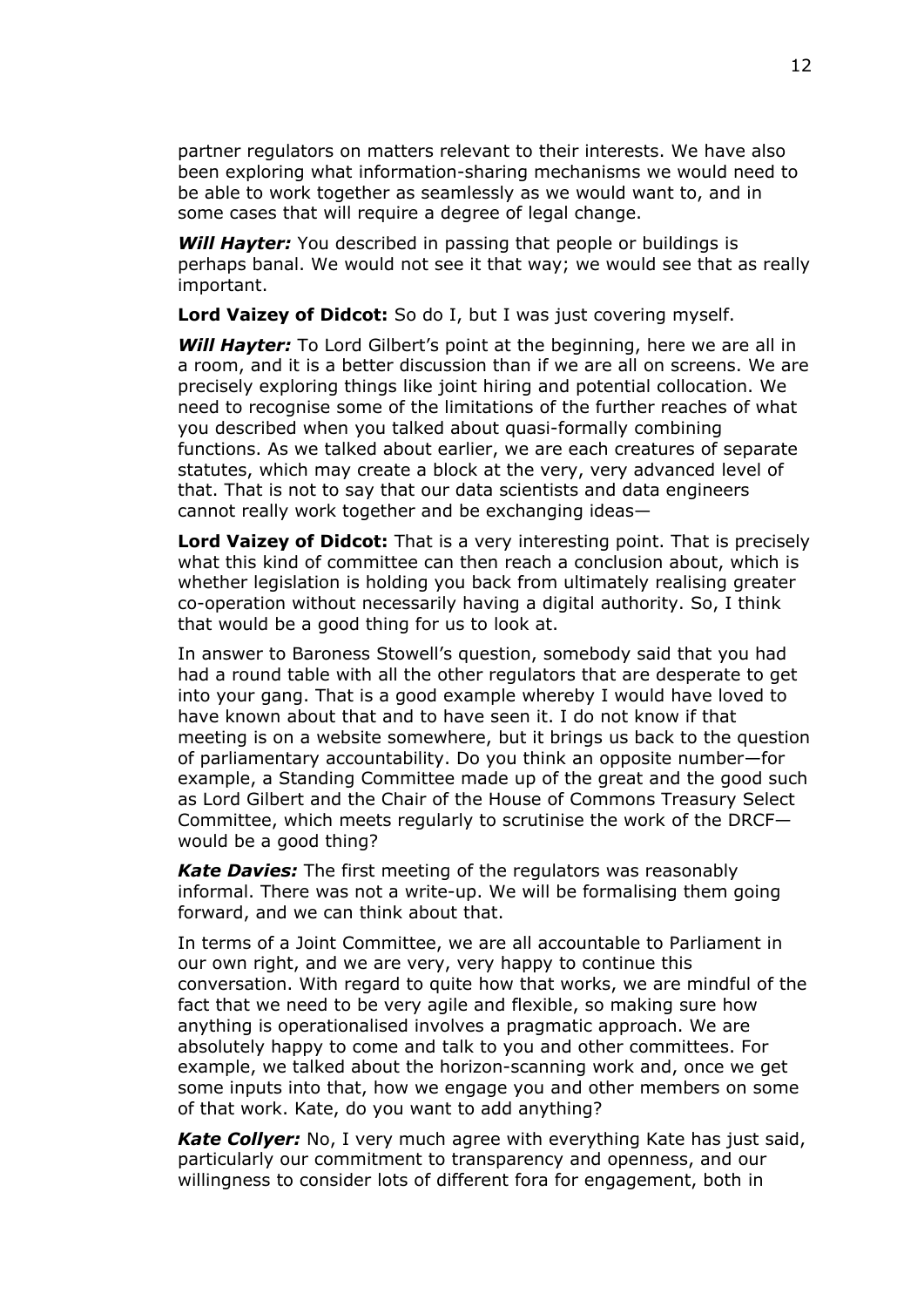engagement with you and with the public, and thinking about the ways in which we can share some of the insights that we are gathering with the public as well.

Q5 **The Chair:** I want to pick up a little bit on accountability. From the perspective of all of your bodies, Parliament is increasingly looking to give you powers that are flexible and future-proof. Parliament is handing over to unelected regulators quite a lot of power to create, effectively, secondary and tertiary legislation in some cases because Parliament understands that the solution to these problems cannot be statutory provision; it cannot be primary legislation. There is potentially an accountability deficit there.

As you come back to Parliament and you describe the kinds of problems coming down the road, Parliament may want to give you further powers or make your powers even broader and even more flexible. It seems to me that there is a discussion to be had about how you become accountable to Parliament and how Parliament asserts societal priorities. All of you will have huge workstreams of issues that you are dealing with, but nobody is saying to you, "The things that we really want dealt with societally as the top priority are these three or four things. As a set of regulators, will you go away and think about all your existing powers and work together to come back to us and tell us how these issues can be addressed?"

It seems to me that there is an issue of accountability; there is also an issue of Parliament not interfering in your day-to-day work but asserting societal priorities. Is that something to which a relationship between this body, which may be more formalised, and a Joint Committee could make a contribution?

**Stephen Almond:** I will start, and I am sure my colleagues will follow. I believe that one of the strengths of the Digital Regulation Cooperation Forum is that it is not a separate entity; it is composed solely of the four independent regulators who retain their very direct accountability to Parliament and to government. I would be very keen, naturally, for us to consider how we can make sure, as each of us individually takes on regimes that have, as you say, greater flexibility to enable us to respond to new challenges, that we remain individually accountable around this. Ultimately, if we take a decision as DRCF regulators, we take that as individual regulators. There is no process whereby we can overrule one regulator within the grouping. We are each accountable for decisions that we take jointly.

My belief would be that we should seek to reinforce and make sure that we continue the transparency and openness that is needed to make sure that you have appropriate sight of our forward planning and the appropriate opportunity to be able to steer us. The same, of course, is true of government as well. Indeed, several of us are in conversation with government about the opportunity for it to set and steer priorities for us, inasmuch as there is new legislation coming forward.

**The Chair:** Would you be more comfortable if there was some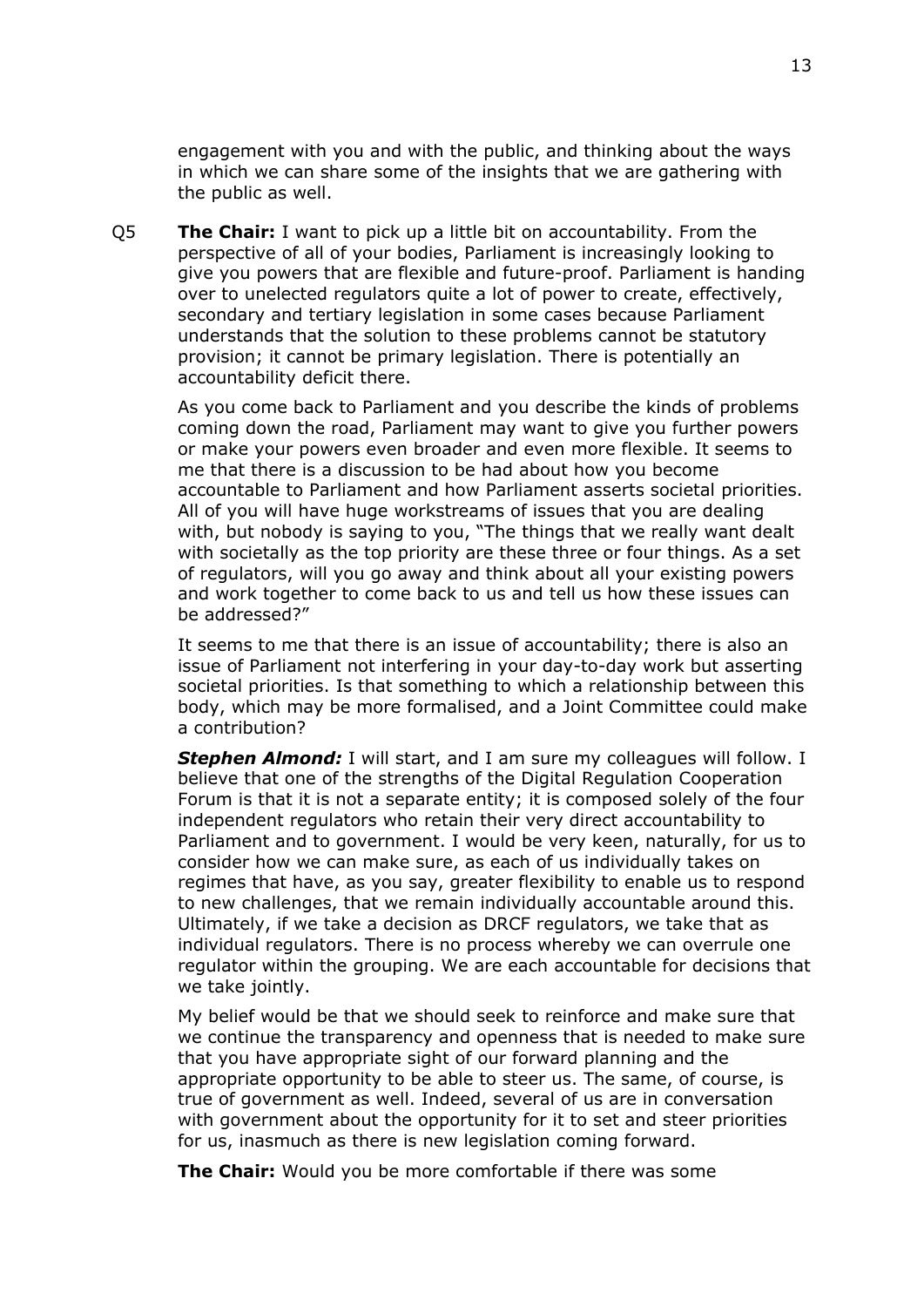parliamentary oversight of the Government's role in that regard?

*Stephen Almond:* I will not speak for the Government's regulatory proposals in this area, but we have seen in various forms that the Government would like to introduce opportunities to steer our strategic priorities in a way that currently exists for some regulators but probably not for all. It is already a matter of general practice, for example, that for Ofwat, the water sector regulator, the Government lay out a statement of strategic priorities that Parliament has an opportunity to scrutinise and check, and that informs the direction of travel. That certainly continues to be an area of discussion for some of us in relation to how the Government have an opportunity to steer our strategic direction. I will pause for—

*Kate Davies:* Can I come in on that?

# *Stephen Almond:* Yes.

*Kate Davies:* Ofcom has a statement of strategic priorities from the Government, but, critically, it is a statement of strategic priorities for the sector. That is very important when we are thinking about this.

More broadly, coming back to—

**Lord Vaizey of Didcot:** Do you mean the telecoms sector?

*Kate Davies:* Yes, telecoms, broadcasting<sup>1</sup> and so on. That question then comes up again in the context of online safety.

In terms of the Online Safety Bill, there is a whole range of measures, which Lord Gilbert is very well versed in—both reporting to government and Parliament, provisions to review and various other elements.

I underline Stephen's points about individual accountability but also any new proposals taking account of the various existing mechanisms and ensuring that regulators can operate with that flexibility that you rightly point out will be needed.

**The Chair:** Thank you. I will bring Lord Vaizey back.

**Lord Vaizey of Didcot:** I was thinking that this is a kind of virtual circle, in a sense. I cannot remember, for example, with Ofcom's strategic priorities, whether it would be subject to a Whitehall write-round, but it raises the intriguing and welcome possibility of, say, the Secretary of State for digital having an input into the FCA's priorities going forward as part of joined-up government mirroring joined-up regulators. I do not know whether that is already happening, or it is something you are thinking would happen from the Government's side.

*Kate Collyer:* I do not know. I would be happy to follow up on that specifically.

**The Chair:** You are all being very polite. What is going through my mind is that we are always saying to you, "As regulators, you need to be more

Amended by witness: The statement of strategic priorities covers the following areas: telecommunications, radio spectrum and postal services as set out in Section 2A of the Communications Act of 2003.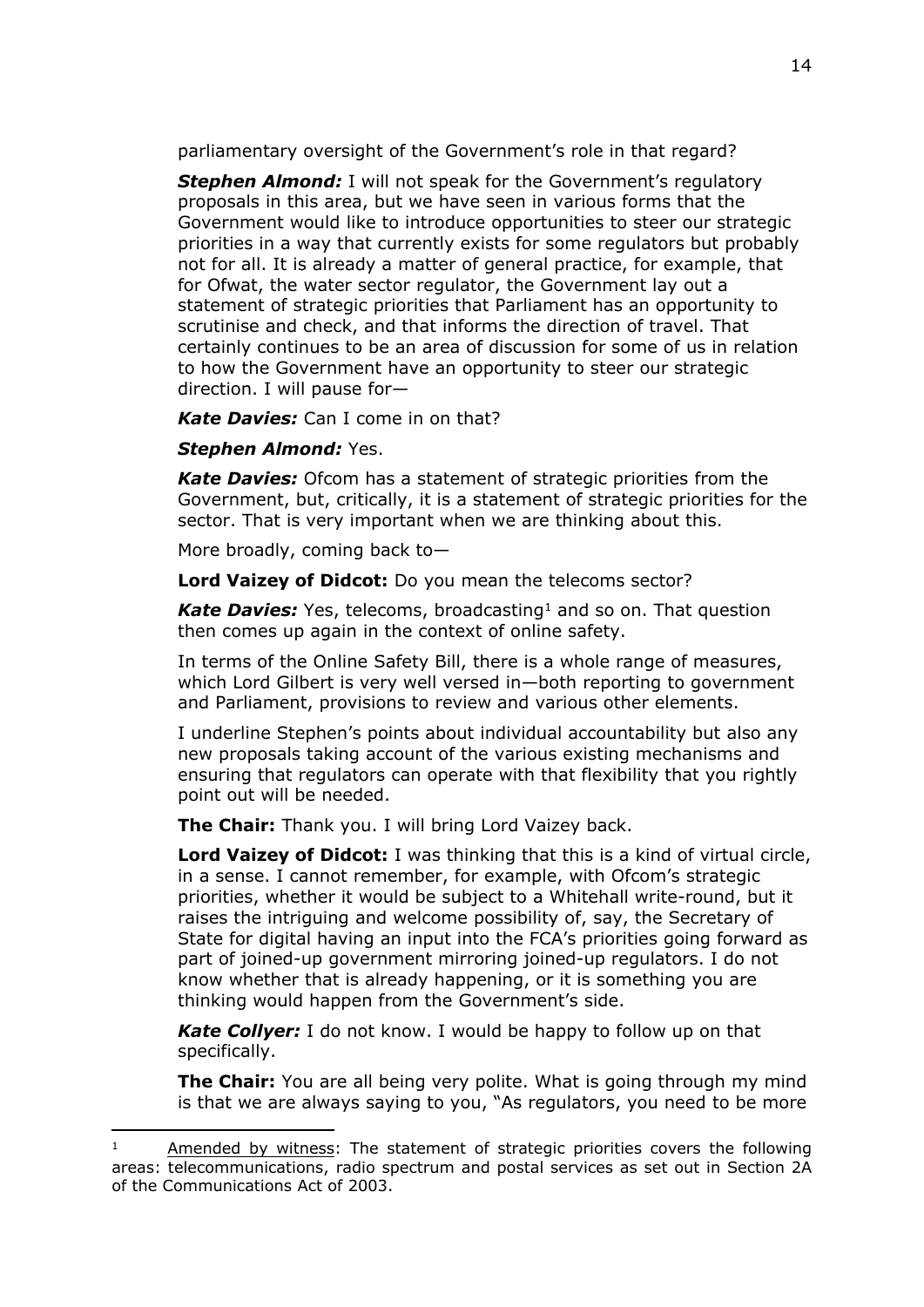joined up", and you are saying, "We agree. We do need to be more joined up, and we are doing this". We say, "Well, maybe it needs to be more formalised". But none of you comes back and says, "Well, it would be actually quite good if Parliament was a bit more joined up and if government was a bit more joined up", which I think maybe you are thinking but not articulating. At the broadest point, does this principle extend to Parliament and government?

*Kate Davies:* At the broadest level—and I am going to continue being polite—

**Lord Vaizey of Didcot:** It has been nice knowing you, Kate.

*Kate Davies:* —unless somebody else kicks me under the table. Digital is not a sector. Issues in the digital space cut right across the four of us, but, as I say, we are bringing in other regulators and other issues. That is not just a regulatory question; that is, of course, also a question for Parliament and for government. I do not know if anybody else wants to come in on that.

*Will Hayter:* Especially on the two biggest areas that are in flux with the new proposals—the Online Safety Bill and the digital markets proposals this is all up for grabs. In our case, in digital markets, we are waiting for the legislation to be laid, and that is dependent on where the Government's eventual policy position comes out following the consultation, and then for Parliament to weigh in on that. We are there to implement whatever comes out of that. For my part, I absolutely understand the bargain you are describing with flexibility and with that coming accountability. Again, for my part, frankly, the more able Parliament is to ask us the right questions, the better, because that helps keep us on our toes and makes sure that, in turn, we are able to ask the right questions of the firms that we are seeking to regulate.

**The Chair:** Thank you. I will bring in Lord Foster, and then we will move on.

**Lord Foster of Bath:** I am struggling with one thing in what you have said, and I do not know if there is even an answer to it. You seem to be suggesting that you want to maximise the co-operation on those areas where it would be mutually beneficial to do so, but at the same time you wish to retain individual accountability for the decisions that you make. I do not quite see how that would work going forward. If you, for example, produced joint guidance to a company, presumably you have all signed up to it, and there would, no doubt, be a degree of compromise from one regulator or another in the drawing up of that. It would be interesting to see how that applies to accountability.

Let us go a stage further and, since we are talking about sandboxes, take a very specific sandbox example whereby the Gambling Commission wanted to explore the possibility of data sharing between gambling companies to enable a single-operator view. It was concluded ultimately that that could be achieved, but then the Gambling Commission will set out guidance to gambling companies on how they can do that, and yet, presumably, they will be accountable to the FCA when they do it. I have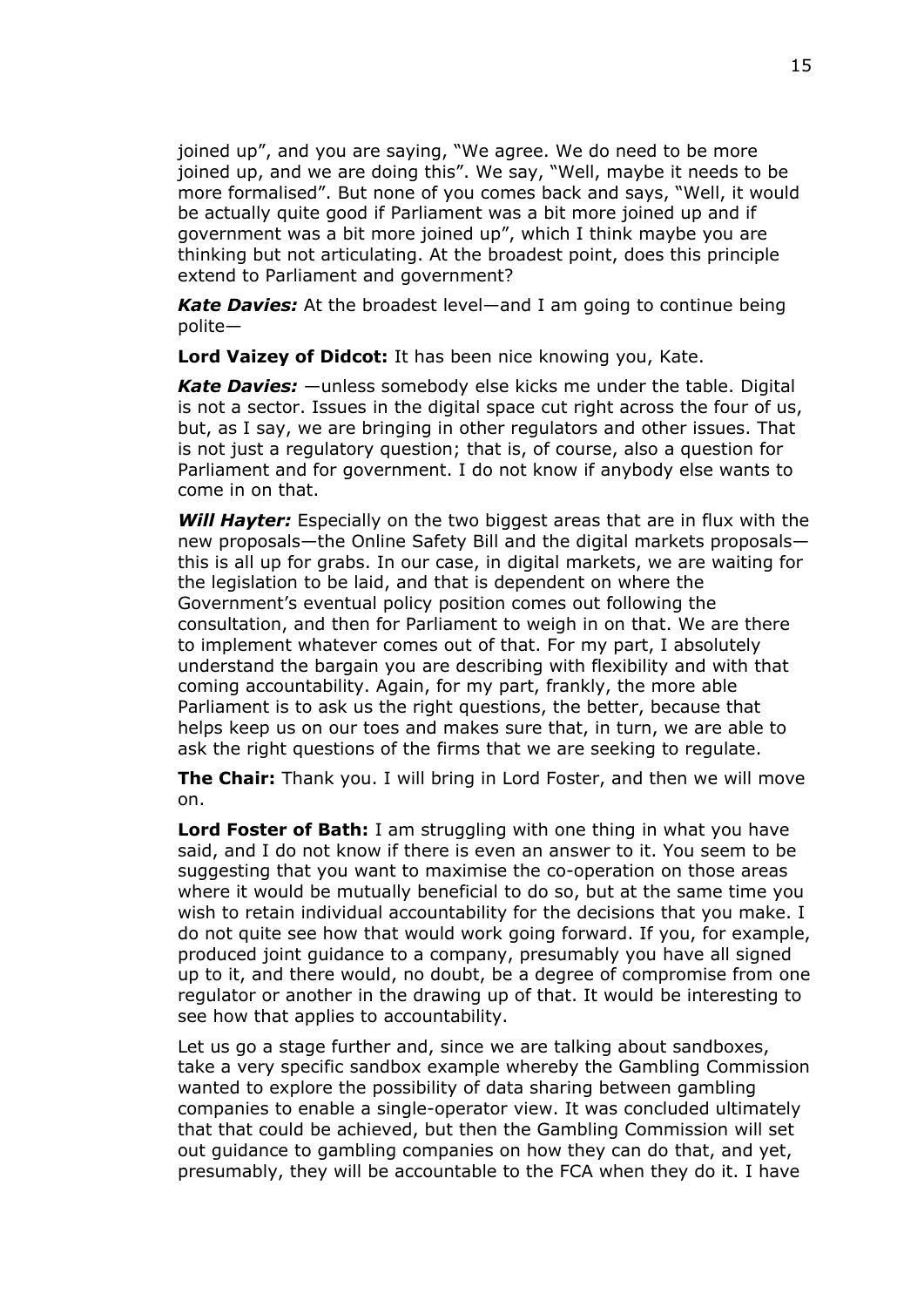a problem with this joint accountability/single accountability for joint working.

*Stephen Almond:* I mentioned earlier the need for us to have the right legal frameworks to enable us to co-operate. There is a lot that we can do on a voluntary basis among ourselves. We have not yet tested the full extent of what we can do voluntarily. There is going to come a point where we are limited by the fact that we are set up by individual statute. That means that we need to have the right framework, particularly as new legislation is being brought forward, to enable us to co-operate. For example, if the Competition and Markets Authority brings forward a procompetitive measure that has an impact on personal data and may promote data sharing, it should have that power to seek our views and to formally take account of that in a way that would give it a slightly different judgment than if it took that judgment alone. If we are talking about reaching that level of coherence, our view is that, in some cases, that would require some joining up of these respective frameworks to enable us to take account of our respective regulators' views.

The other area where that becomes particularly true is information sharing. Say we are all very interested in a particular company and we want to be able to work together on how the implications of that company's activity affect our different regimes. We face limitations that were put in place very sensibly to prevent excess sharing of very sensitive commercial information between regulators, but that prevents us, in some cases, from being able to maximise our alignment in relation to cases. Certainly, speaking to the work around the Google privacy sandbox, it is an area where we have had to tread very carefully to make sure that the join-up of our regimes has worked.

**The Chair:** Thank you. Lord Colville.

Q6 **Viscount Colville of Culross:** I want to talk about digital skills. We all know there is a big digital skills shortage. We also know that the tech companies can pay top dollar to get people, which causes a problem for the public sector. The Institute for Government, in its report *Finding the Right Skills for the Civil Service*, said that pay constraints and barriers to switching between the Civil Service and the private and wider public sectors make it harder to attract people with the right skills. How problematic is it for you as regulators in the public sector to be able to attract people with the very best digital skills to work with you?

*Will Hayter:* It is a really vital area. Particularly where there are new functions being contemplated for our organisations, those come with an expectation that we will need to staff up to be able to deliver on those new challenges. Recruiting the right people is probably one of the main delivery risks around that, frankly. We are very focused on it.

Yes, we do not expect to be able to compete on salary with some of the very big tech firms. From a value-for-money point of view, we probably should not be attempting to do that quite that directly. We have to really play on all the other strengths that we think we can offer. In particular, there is the sense of purpose you get when you work for a regulator, the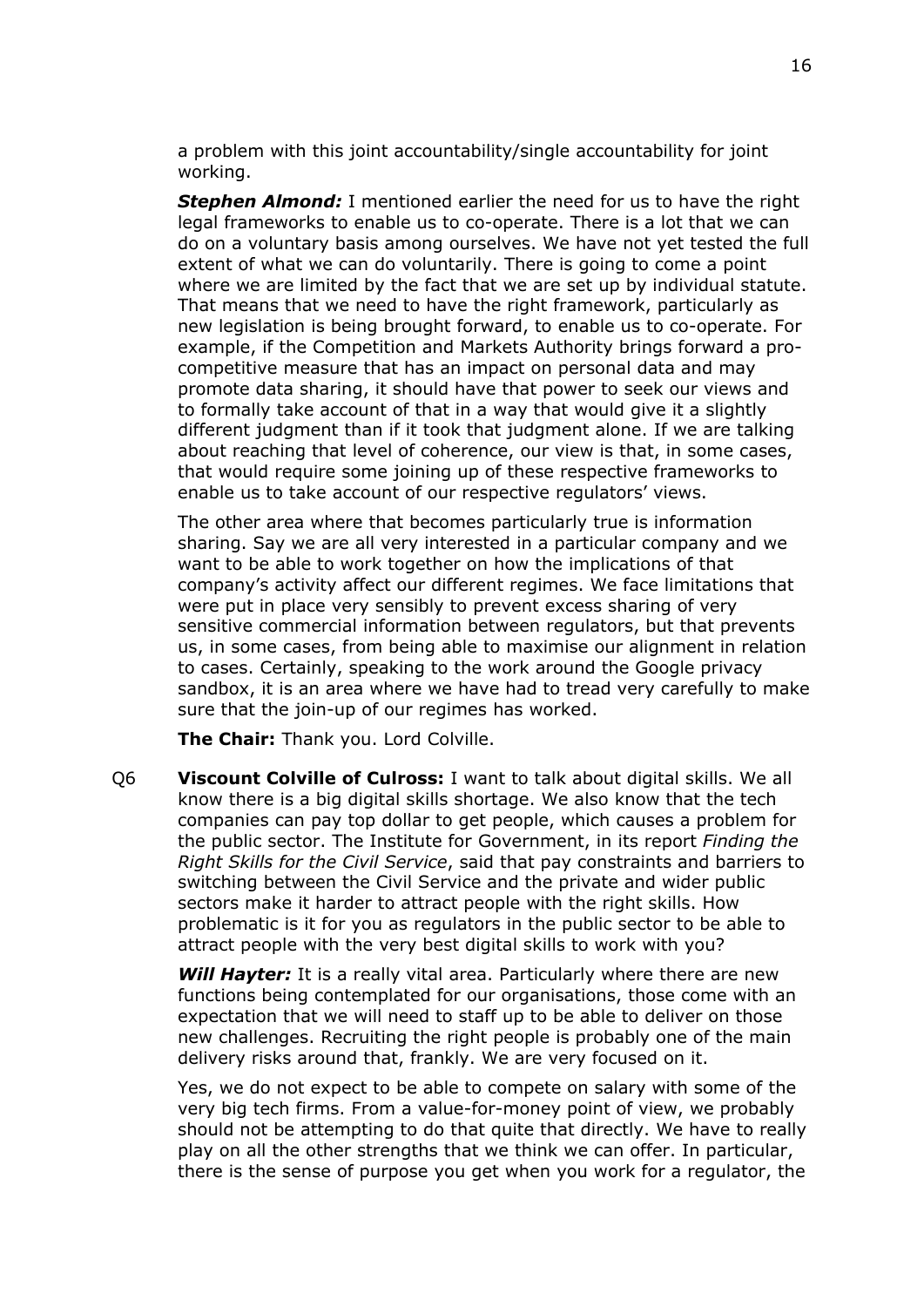offer of really fascinating work, of having real impact, and all the other non-salary elements. They will be different within different organisations and different histories, but in terms of the particular cultures, which are very supportive across all the four organisations, there is flexible working and increasing ranges of locations for people to be based. One recognises also that there are different career paths. You get, naturally, some longer-term public servants and others who will come from the private sector, do two or three years and go back again, and all that is very healthy. There are different appeals to different kinds of people in those combinations.

We really do not underestimate the challenge, in case I risk sounding blasé about it. It really is a challenge, and it is a big focus for us. But it can work, and we have demonstrated that. I would refer particularly to our data and technology analytics team in the CMA, which is made up of data scientists, data engineers and behavioural scientists—exactly some of the scarcest types of skills and capabilities. We have built a genuinely world-class team, and it has taken a lot of work and some really creative thinking about how we go out and communicate the offer to people and how we do our recruitment work. That team is there and is really strong.

On top of all that, all our individual efforts, we then layer on top the DRCF, which is a tremendously positive addition to this whole agenda. To all the points I have already made, there is a better offer there because there is a greater prospect for people to move around among the four regulators and there is a more varied career path for people. Much of that already happens informally. There are a number of secondments currently under way in a variety of combinations within our different organisations. More of that will happen. We touched earlier on the possibilities of joint hiring of various sorts, which we are exploring particularly at the graduate level. We are all expanding our out-of-London presence, and as that happens there will be more opportunities for joining up.

I made some comments earlier about the CEOs' collective commitment being reflected in all parts of our organisations. You have the likes of us talking, mainly policy people. Our HR directors and our COOs are all talking as well, and have been meeting precisely to talk about this skills and capabilities agenda. As I said, we do not underestimate the challenge, and it is a big focus for us over the next year or two years and onwards, but we think it can work.

*Kate Davies:* I would underline everything that Will said. In the context of us regulating cybersecurity, video-sharing platforms and forthcoming online safety, this is a big question. It is a big challenge for Ofcom. To date, we have had some success, which has been nice—for example, the recruitment of our chief technology officer, who is from Amazon and ran its product around Alexa. It can be done. As Will says, it is precisely about what the proposition is that does not relate just to salary, because we cannot compete on that basis. It is a challenge. This can help and the engagement across our departments can help.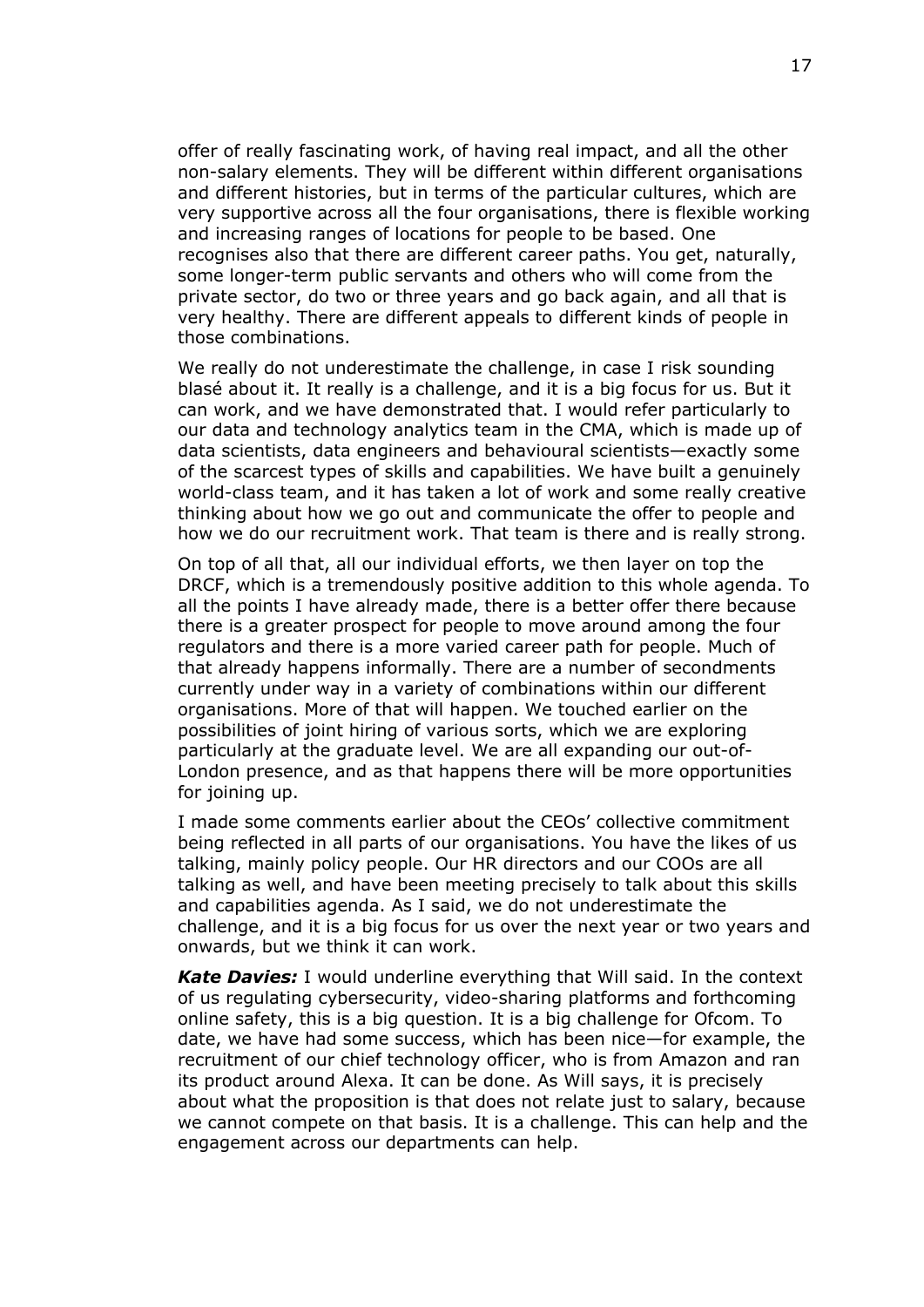*Kate Collyer:* To bring some of that to life, we have talked about sandboxes a few times this afternoon. A regulatory sandbox is a safe space within which a firm can bring forward a proof of concept with regulatory support and develop it and innovate. We have recently done digital sandboxes, which allow for the same sandbox activity to be taking place using data in an online digital space. That is an example of a cutting-edge approach that is attractive for building capability and staff. People are keen to get an opportunity to work on those sorts of products. Through the DRCF, we have an opportunity to share the experience of those sorts of regulatory innovations and practices. We talked earlier about the role of the ICO in supporting some of the privacy questions around how you make those sandboxes work, and it is a real example of how the DRCF can support that approach to making the regulators attractive.

**Viscount Colville of Culross:** You talked about purpose, impact and flexible working. Ofcom is recruiting 300 new people. That is even before the Online Safety Bill comes into action. How is that going?

*Kate Davies:* That is for regulating online safety.

**Viscount Colville of Culross:** Okay. Odd.

*Kate Davies:* To date, it is going reasonably well. We are recruiting a number of people both from industry directly and people from relevant third-sector organisations who have considerable experience in this area, thinking about specific harms as well as the technology side of things. To date, we have been pleasantly surprised, but, as Will said, we are not complacent. I do not underestimate the challenges.

Thinking about specific areas—cybersecurity, for example—it is particularly challenging to find the right expertise, but it is really critical. If we are going to regulate these industries, we have to have people who understand these technologies. We were talking about horizon scanning. You cannot do that effectively unless you have people who can challenge in the right way and ask the right questions.

**Viscount Colville of Culross:** Can you give me a figure on how many outstanding vacancies you still have out of those 300?

*Kate Davies:* It ramps up over time. I can come back to you on the precise details. We are not recruiting a huge number of them before the regime is implemented. At the moment, we are doing relatively well at filling the vacancies we were expecting to fill this year. I can come back to you on the precise details.

**Viscount Colville of Culross:** What sort of concern is there about the revolving door of people understanding the policies and aims that you will have as regulators and then going off, which is what we have seen in the past few weeks, to go and work for the tech companies? What on earth can you do about that?

*Kate Davies:* I am sure others will want to come in. It is really important to get people with those experiences and skills. We need to recognise that there are different career paths, as Will pointed to. At the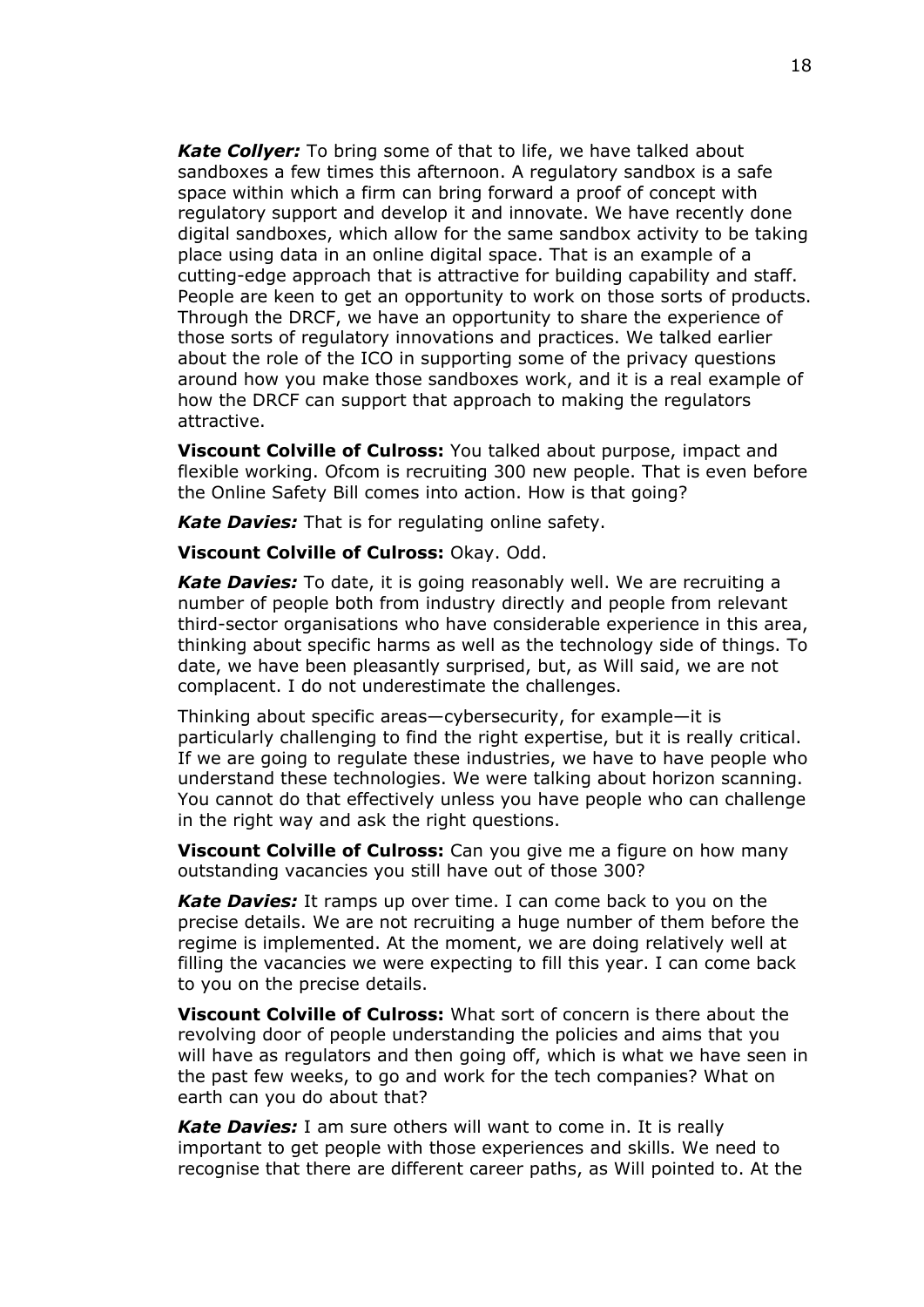same time, we all have very robust conflict of interest policies in place to ensure that the right things happen at the moment that somebody says they want to go and work in a regulated entity.

**Viscount Colville of Culross:** How is it going in the ICO on that front?

*Stephen Almond:* More broadly, in relation to the skills and capabilities, I shall be frank. Being able to recruit the people with the expertise that we need, particularly when we are looking at emerging technology, remains challenging for us. The very fact that something is new and exciting and coming to the forefront means that there is a high degree of competition for those skills and will continue to be so. One thing that gives me a degree of hope in this area is the establishment of the DRCF. Where previously we might be looking for one person with very niche skills and they could not necessarily see a career for themselves at the ICO because they would be that one person, now they can see a career pathway that links them across those four regulators. If they have appropriate expertise in one technological domain, they will be of interest to the FCA, for example, and that means that they can seamlessly, hopefully, navigate our different career pathways. We are not there yet, but it is getting better.

**Viscount Colville of Culross:** So, where are you on this? In the evidence you said, "We are also considering how to leverage existing skills and capabilities, for example by developing cross-regulator specialist teams which might be more effective for attracting data scientists and other highly-skilled experts". That is all slightly putative at the moment. Where are you in bringing together joint recruitment and retention policies?

*Stephen Almond:* It is early days. There is a sliding scale of what we can do here. Some of it is about, frankly, trying to target the same markets using all our collective channels to be able to reach out to people, trying to show that there is a broad set of benefits; but the deeper that you run into this if you are talking about, for example, corecruitment initiatives, you run into the fact that we are four separate regulators with four separate sets of terms and conditions and frameworks, and so forth.

*Kate Davies:* Sometimes, something that gets a little lost in some of this conversation, because of how genuinely passionate we all are about co-ordination, is that we all have individual remits and functions. When it comes to skills and capabilities, we are absolutely looking at what we can do to help each other in this space, but, as Stephen says, it is early days. There may be areas where we say, "Actually, that is something that Ofcom specifically needs", and we just carry on. It is really mapping out and thinking where we can be most strategic in joining up on skills and capabilities, not just assuming that it is right across the piece, because we may have different needs and different things we want to do.

**Viscount Colville of Culross:** You have talked about the analytical team at the CMA. Where are the other areas that you might be able to do that joining up?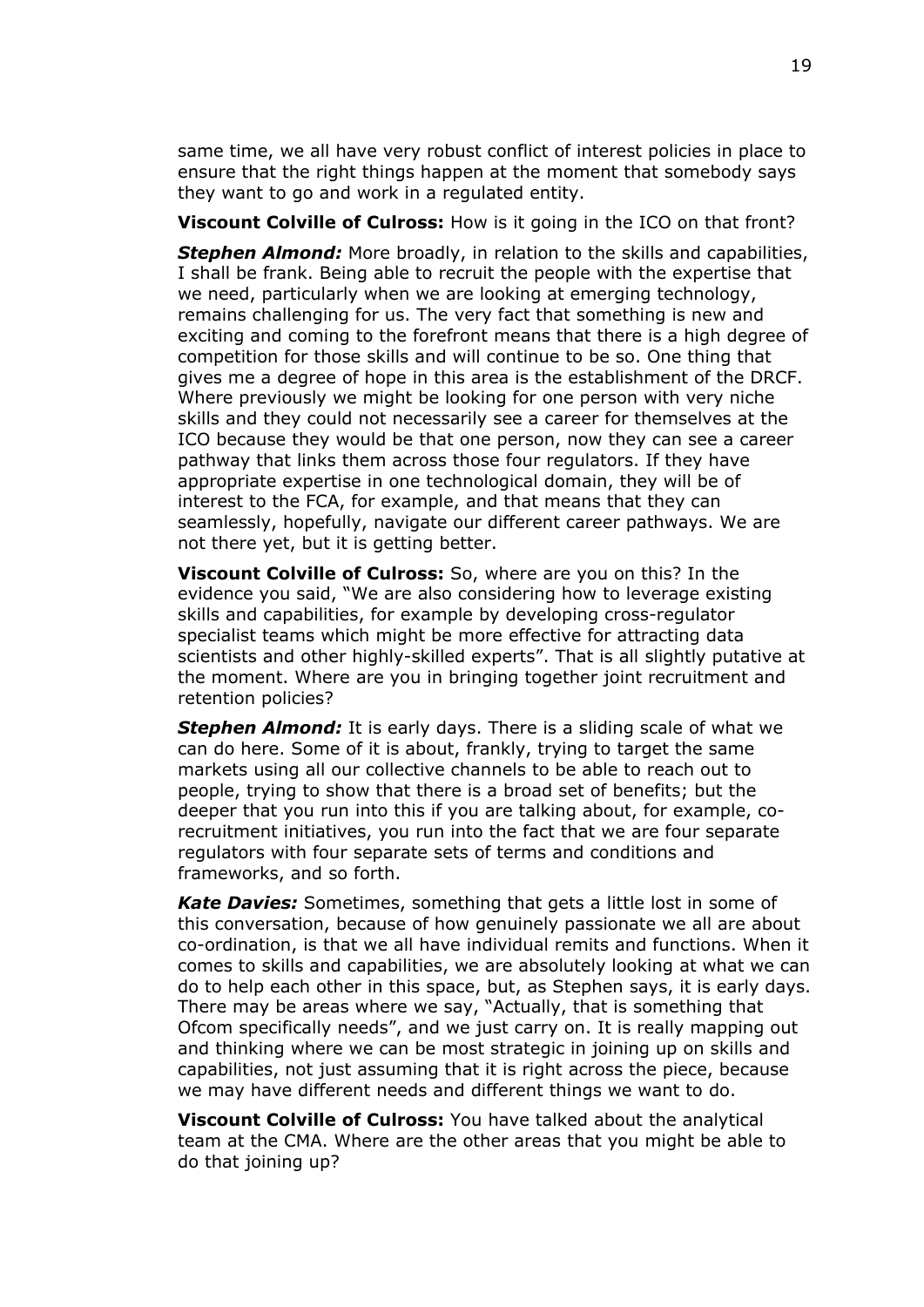*Kate Davies:* We all have relatively similar teams. We have an emerging technology and online technology team. We have a data team. I am sure the ICO has similar. These are very common areas where we think that this is probably one of the biggest areas to explore.

*Stephen Almond:* Indeed. I would say data science and artificial intelligence. Cybersecurity is an area that affects several of us. They are very scarce skills. Moving into more niche areas for us, there is joint work in end-to-end encryption, but there is also work that we have, for example, in relation to biometrics, privacy-enhancing technologies—all these areas where we are trying to get a very small amount of very highly skilled and very expert people who are able to say, "This is what the future should look like in this space", and that is a hard ask.

*Kate Collyer:* I mentioned earlier that we have been investing £120 million over three years in data and technology at the FCA. A large part of that is about people and capabilities, and making sure that we have people with the right skill sets to be able to deliver the benefits that we see from technological adoption and from being able to do the horizon scanning. We are very much part of the thinking around how we can ensure that we have that holistic approach to understanding what the potential career paths might be for people, whether it is our data scientists, our behavioural economists or our technologists. Understanding the potential benefits of that regulatory join-up from a recruitment and retention perspective is really important.

*Will Hayter:* Perhaps unsurprisingly, we have all talked about the shiniest and newest skills, but we should also remember that there are quite a lot of lawyers and economists in all our organisations, and it is fairly well established that people move around among the organisations. The ICO's new general counsel was recently a senior CMA lawyer. Kate is ex-CMA. I am ex-Ofcom. There is all that kind of movement anyway on some of the more traditional regulatory skills.

**Viscount Colville of Culross:** Thank you very much indeed. That is very helpful.

**The Chair:** Can we stick with the shiny new roles for a moment? You have been at pains to point out how passionate you are about joined-up regulation. Is there any way that you can be passionate about levelling up here and building a really exciting centre of expertise, bringing together people with a range of different skills and base it away from London? Have you talked about whether part of your future might be to get some of these really future-looking roles away from London and the south-east?

*Kate Davies:* In high-level terms, that is part of the people conversation. I am waiting for somebody else to tell me I am wrong. Ofcom is establishing a hub in Manchester, and I know that colleagues are thinking in similar terms. I do not know quite what the progress is on plans. From an Ofcom perspective, thinking about how much of this we can do out of London and how much that is part of the offer on some of these skills is really important.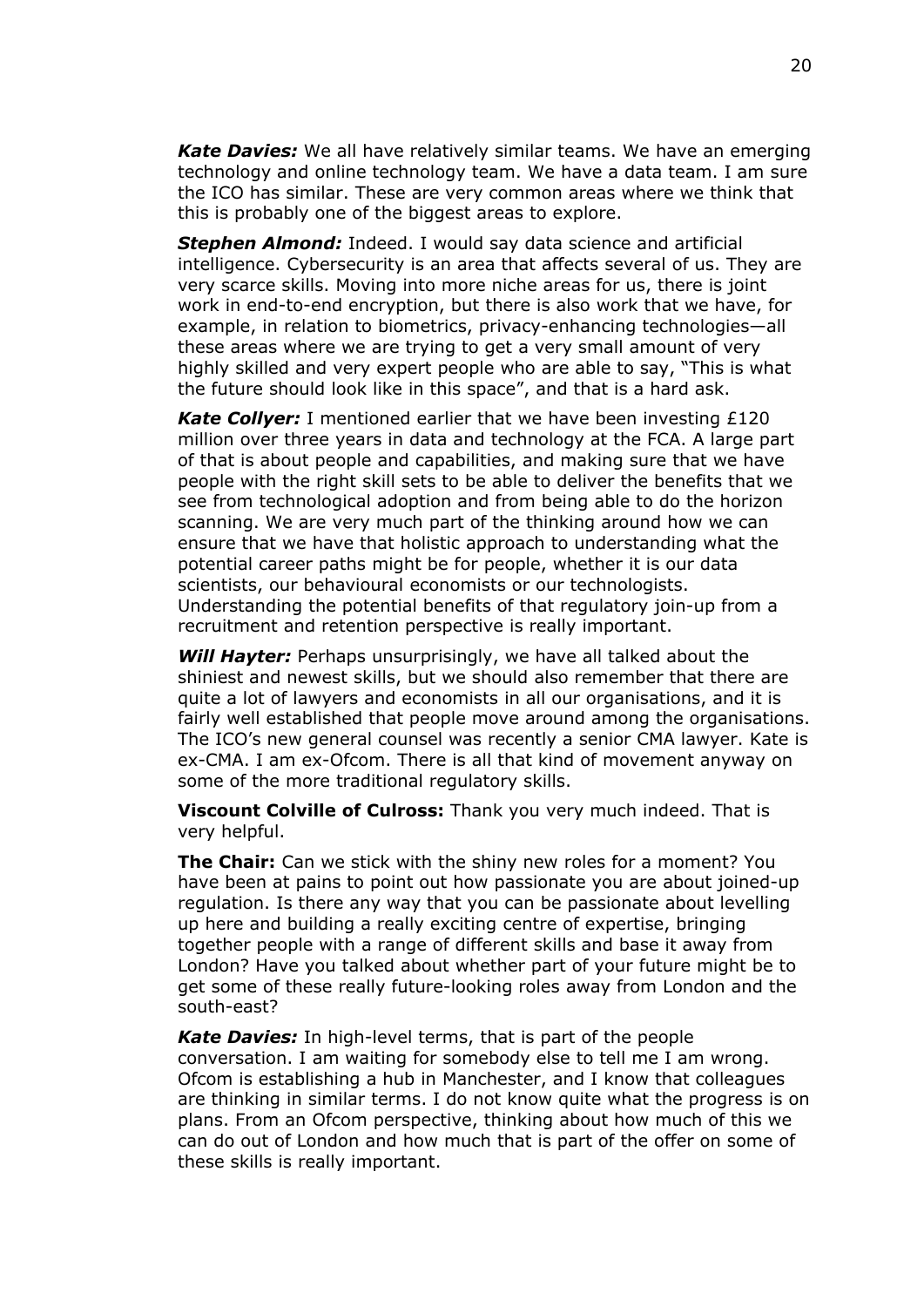**The Chair:** You could cluster your stuff together. It is not just a case of whether you bring everything into this overarching structure. You could work together to create a cluster of roles within your own organisations.

*Stephen Almond:* Indeed. That is something that we have been thinking about. For the ICO, our primary base is outside London in Wilmslow. It is not too far away from the new hub that will be created for Ofcom. We definitely see synergy there and an opportunity to forge close links. As we are looking at how we build capability and create new talent, that is going to be really important. We also need to recognise that, in some cases where we are looking for some very scarce technology talent, there is also a real challenge in where you can find that talent. In some cases that talent will be overseas, and in some cases it will have some quite restrictive constraints on where it can be based. We need to have the appropriate flexibility in order to bring in those skills as and when we need them.

**The Chair:** Okay. Baroness Rebuck.

Q7 **Baroness Rebuck:** Thank you. Lord Colville asked some of the questions I was interested in. Talking about the scarcity of technology talent, unlike lawyers and other areas, do you get much crossorganisational poaching at the moment as opposed to the kind of placement of people and hopefully the specialist teams, which I thought was quite an interesting concept to put together and could be persuasive given that a lot of this talent, as you say, either works remotely because they have to or because they choose to and because they can?

*Stephen Almond:* I am happy to report that we do not get a significant degree of poaching. What we do, and what we try to encourage, is to support people to move across the organisations because it is better for us if we have people who understand and have experience of working across multiple regimes. We have seconded staff from my directorate, for example, to the CMA. That delivers real benefits for us. Having people who have deeper insight into the competition regime means that we are better able to get some of those insights and bring them to bear, and they will get us better, more joined-up positions. I probably worry less about the poaching between us and more about the overall size of the pie, and how we all collectively bring in people because we are all trying to bring in people, and that is a different question for us.

**Baroness Rebuck:** Do you have an answer to that? Do you have strategies in place on training and recruitment to keep the pipeline going, because there is a genuine scarcity of those areas of expertise, whether it is in the private sector or in your organisations?

*Stephen Almond:* To be perfectly frank, we are throwing the kitchen sink at it right now. No one single answer will work. Some of it is about bringing in early talent and helping train and develop people. If you do not have the skills within the organisation to train and develop people, you need to bring in some of those skills from outside. Some of that is about bringing in people as permanent employees. Sometimes, it is about finding ways to second people into the organisation. Sometimes, it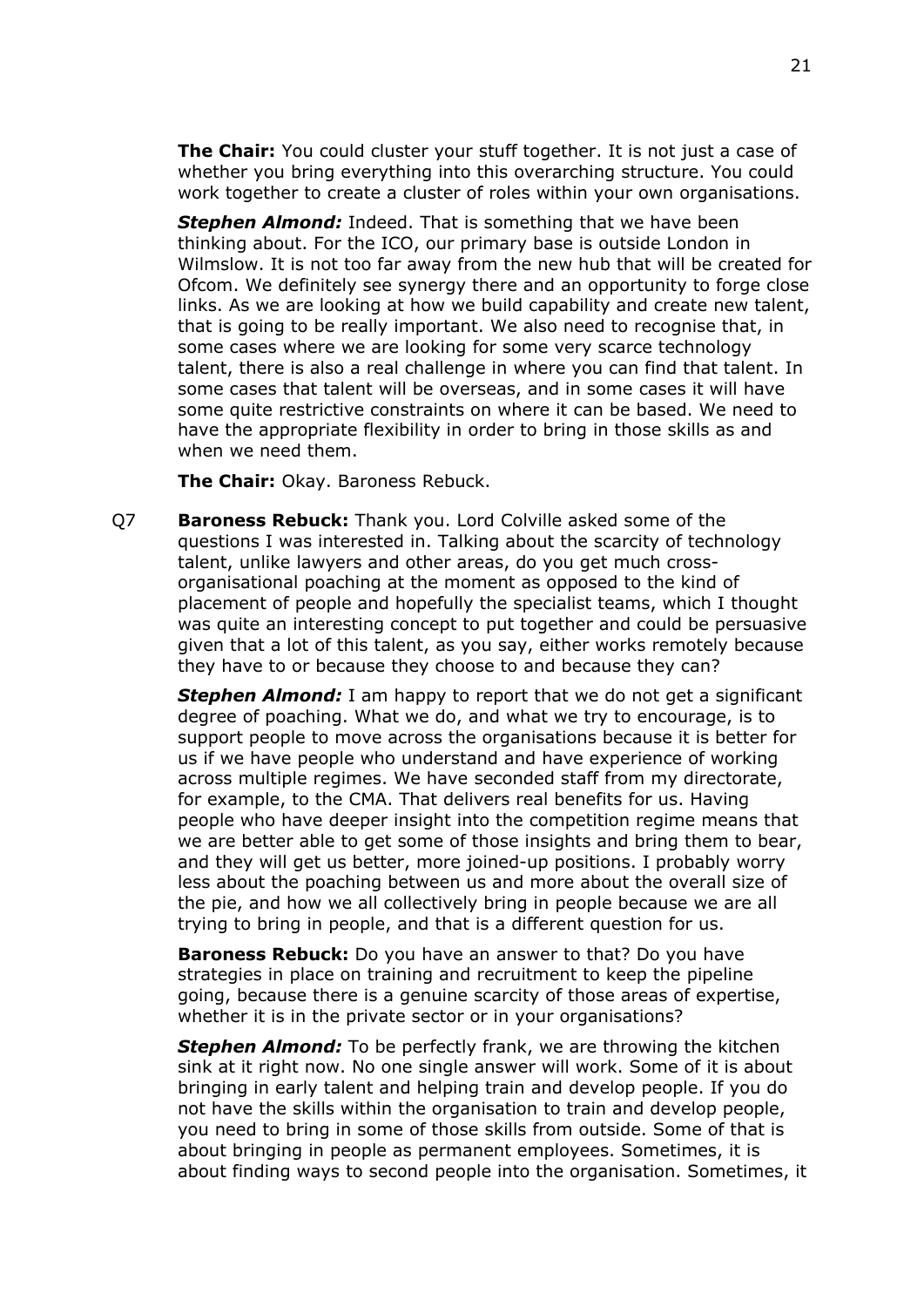is about contracting in skills where we need them. Frankly, we need to do all of that in order to have the best possible chance of meeting the skills capacity needs that we have without trying to pay the rates that the largest tech firms are. We have to be really innovative about how we meet our needs.

**Baroness Rebuck:** I do not know what the timetable is for these specialist technical teams to be put together, but they seem an important development. Once they are up and running, obviously that is going to take away from some of the sector-specific activities that these individuals were engaged in before, in so far as they will be co-operating across all of you. Would it be your intention once you have gone deeply into a particular area—let us say data analytics or whatever—to share that expertise with outside organisations that are not part of this grouping at the moment?

*Kate Davies:* We are still exploring what the options are—our people teams are getting much more engaged with each other—and what the most strategic approaches are. One of them is set out in the evidence that we are considering. We do not know what would happen at the end of that.

On taking it away from the organisations, I would say two things. First, we all recognise that we can do more if we join up on these issues, but at the same time we need to ensure that we each have the skills to underpin our regulatory decision-making, and that is a difficult balance.

Secondly, the work we are doing—algorithms and end-to-end encryption—in these big, strategic tech areas is work we would all need to do anyway. The fact that we are joining it up is not taking it away from an organisation; it is actually improving that work and bringing more to it. I would hope that we can engage our technical specialists across the four organisations in a way that adds to and benefits each organisation and does not take something away.

**The Chair:** Thank you. Baroness Buscombe on this, and then we will move on to Baroness Bull for a final question.

Q8 **Baroness Buscombe:** Thank you. People watching this or listening to this may be asking themselves, if they are not close to the subject, whether this is all going to lead to more draconian regulation. I cannot remember how you worded it—I am not sure you used the term "light touch"—but only Will has touched on the point about ensuring that you do not go too far in terms of the regulatory outcomes.

The third part of your work plan is developing approaches for delivering coherent regulatory outcomes, but your organisations have quite different cultures when it comes to regulation, in my experience. Stephen, I have to say, for example, that as a Minister I was quite alarmed by some of the ICO's, I felt, quite draconian regulatory approaches to disclosure. The powers seemed quite alarming, whereas the FCA was much more careful or had the will to be light touch.

How do you agree about your regulatory outcomes, or do you feel that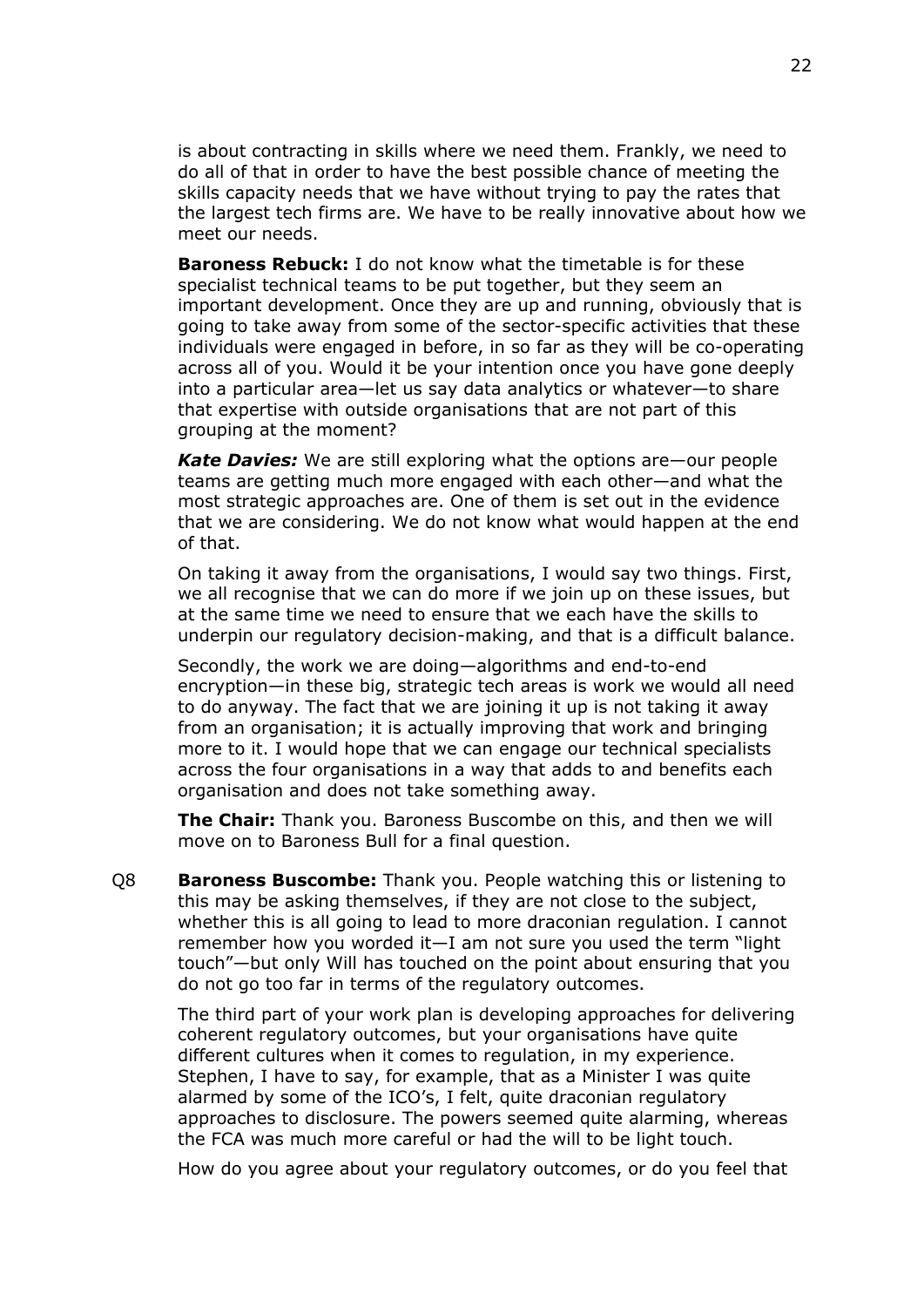this is beyond your remit, in a sense, and it is just about collaboration in an organisational way rather than influencing the degree—which is the important word—of the regulatory outcome?

*Stephen Almond:* Perhaps I could start on that point. You would expect me, as director of technology and innovation, to say that innovation is a really crucial focus of our work at the ICO. All of us would agree that we take our role as stewards of the digital economy very seriously. That means that we need to think quite carefully about the imprint of our organisations. Will's words were that we should not be in a rush to regulate, but we should be taking the appropriate time in thinking about how to respond. Of course, in a fast-paced environment that is challenging. We will not always get the balance perfectly right, but it is really important that we have that moment to reflect and think about how we get the balance right.

We have spent a lot of time today talking about our processes—

#### **Baroness Buscombe:** Yes.

*Stephen Almond:* —naturally, because of the focus of the inquiry, but for all of us it is the outcomes that are driving this collaboration. The outcomes of making children safer online, for example, unify us all as regulators, but particularly for ICO and Ofcom we are really striving jointly for that goal, and we are trying to strain every sinew in how we make sure that our regimes interact jointly to bring that to best effect. For businesses too, that also means that we have been thinking about how we conduct joint engagement with business so that they understand how our two regimes work and how they are aligned together.

**Baroness Buscombe:** When you are together, do you argue and say, "Well, hang on a minute, you are suggesting X and Y, but is that actually practical?" Do you have that tension and open discussion and say, "I think it's a great idea but it's not going to work for these reasons"? Do you see what I mean?

*Stephen Almond:* I would say that probably the majority of our conversation is one of ambition.

*Kate Davies:* And creative tension. It comes back to the point I made about the fact that we all have different remits and functions. Ofcom promotes the interests of citizens and consumers when it comes to communications, but we have duties related to competition and innovation. We absolutely deal with that balance that you are talking about all the time. In a funny sort of way, the DRCF is that balance, but across four regulators. How do we think about competing objectives? Our experience, for the most part, is that they are not necessarily competing, and that we need to expect industry to develop solutions that, for example, keep children safe while protecting their privacy. It is not too much to expect that. But I do not think that means more regulation and more draconian regulation.

#### **Baroness Buscombe:** Right.

*Kate Davies:* It means regulation that is more coherent, I would hope.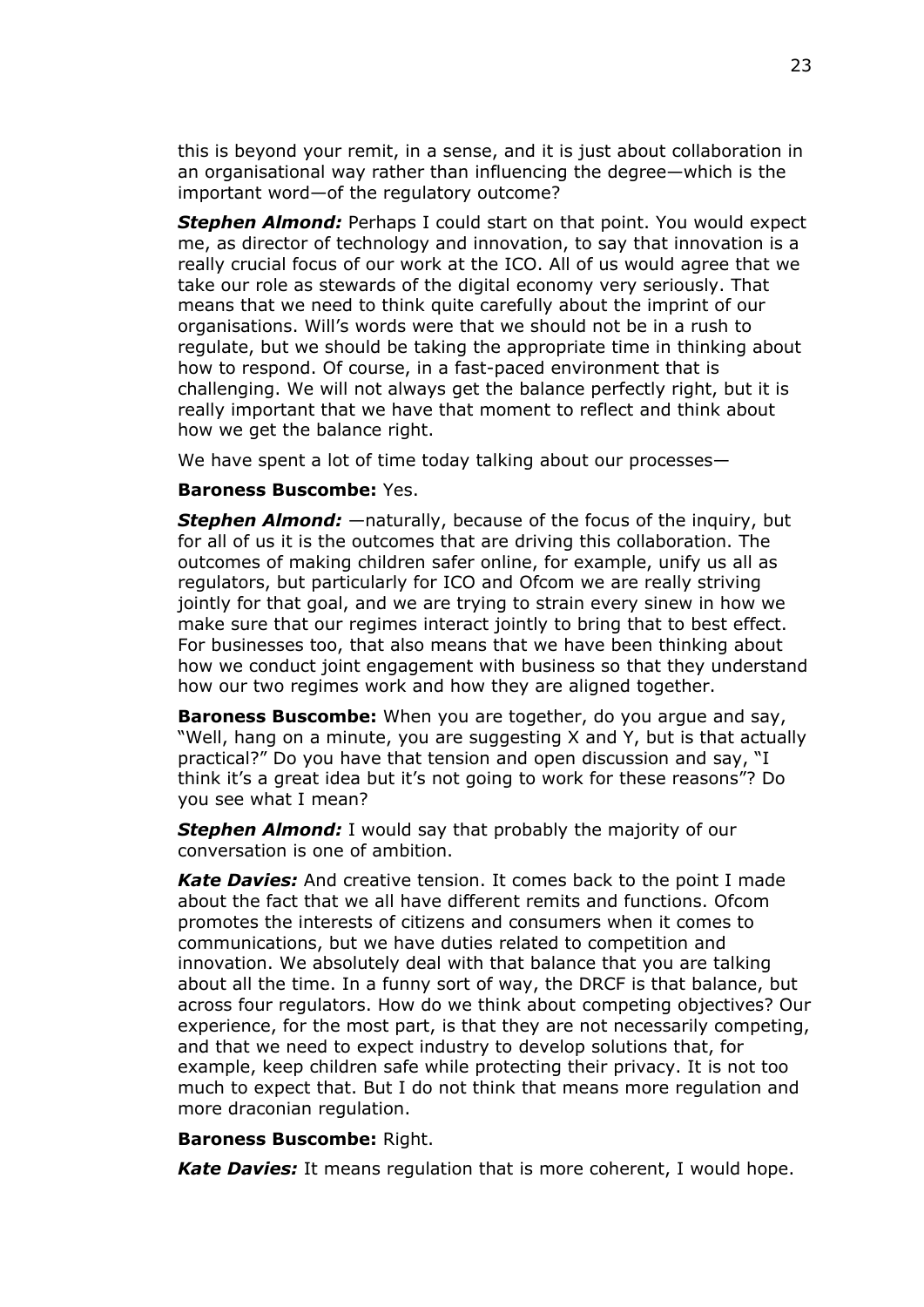**Baroness Buscombe:** Thank you.

**The Chair:** Good. Thank you. Baroness Bull, all yours.

**Baroness Bull:** Thank you. I have three questions and about five minutes.

**The Chair:** No, you can take a bit longer.

Q9 **Baroness Bull:** Perfect, thank you. I want to come to the forum's sixth objective, which is about strengthening international engagement with regulatory bodies. Kate, it has been suggested that I direct this to you in the first instance. From what I can see, this priority does not feature in the work plan for the year ahead that you published in April, but it is covered in the annexe you provided where there is some detail on how each individual member engages internationally. There are lots of words about how important this is, but I would welcome more clarity on what the outcomes and benefits of that engagement might be.

We had some interesting submissions on this question. I particularly enjoyed the one from the LTS group at the LSE, which offered one definition of effectiveness in international co-operation.

My first question is, what is your definition of effectiveness in international collaboration? What do you hope to gain from this international engagement? What does it look like?

*Kate Collyer:* International engagement is really important. We mentioned that. It is particularly important when we are thinking about the global nature of many of the tech firms and indeed many of the digital markets that we are working with.

The outcomes that we are seeking to achieve through our international engagement strategy are ones where we are really able to build on our individual engagement to bring a broad international co-operation together—thinking about the individual relationships that each of us has, which are extensive, with our counterparts in other countries, within our own sectors or remit, and making sure that we are able to bring those together to take a joined-up approach and build off those.

A good outcome for us would be successfully leveraging that. There is a recent example where we spoke to the Dutch competition authority about the DRCF. A particular focus of our work in international engagement has been talking about sharing best practices to regulatory approaches and exchanging information, for example. We have been talking to our international counterparts about the importance of the dialogue between domestic regulators. In that context, we spoke with the competition authority in the Netherlands, and it has just announced that it will be setting up a body similar to the DRCF, bringing together its competition authority, its data protection authority, its media regulator and its financial regulator. That is an indication of a good outcome in terms of the move towards building a coherent and consistent global regulatory dialogue, which is an important part of what we are seeking to achieve.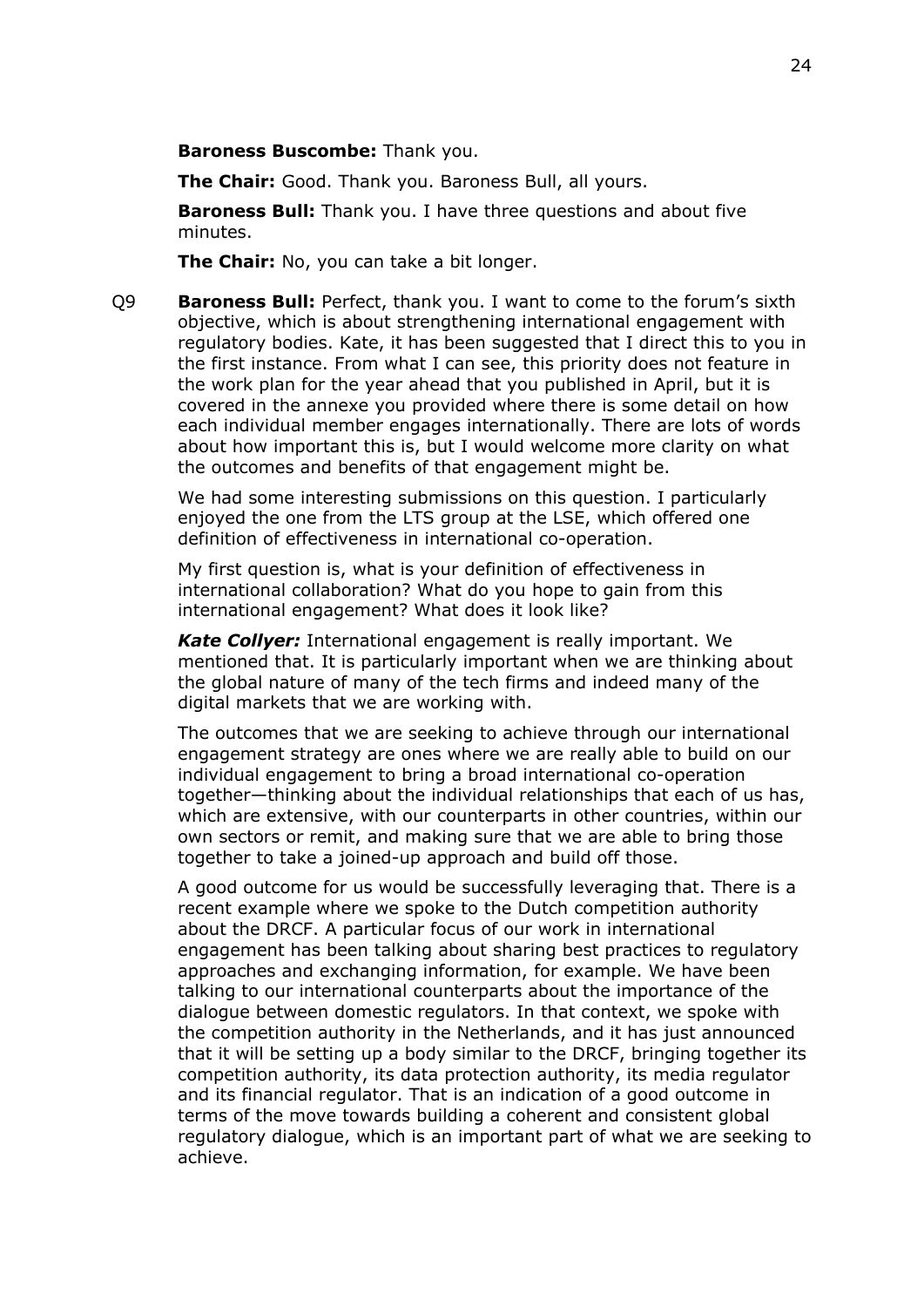**Baroness Bull:** The annexe talks about the individual engagement continuing as the DRCF undertakes more international engagement. How would those two things differ? How would DRCF engagement differ from individual engagement?

*Kate Davies:* They do not always differ in terms of individual conversations. For example, the Ofcom international team talks to a range of international partners, and often in those conversations the DRCF comes up. There is a parallel here between the outcomes that are good individually and the outcomes that are good for the DRCF. The outcome that is good individually, from the perspective of Ofcom, would be that these are global players and, in order to be effective in regulating, the greater consensus we can build around certain measures, the better. For example, we are having a lot of conversations about transparency right now. If we can get some consensus about metrics, having the impact we want to have in the transparency of what platforms are doing will be much easier if we have some global consensus.

You can then draw that across the DRCF. If we recognise that the approach we want to take overlaps between the ICO and Ofcom or between the ICO and CMA, it is much easier to make progress on that with a big tech platform if other competition and privacy authorities also recognise that interaction and want to take similar approaches.

**Baroness Bull:** Is there a chance that the interests might be in conflict?

*Stephen Almond:* I would argue that the interest that we have received has been very much more in how we are working together. The experience that most of us have had in engaging with international counterparts has been one of almost surprise that it is possible to achieve this degree of integration between us as regulators, and the degree of co-operation that is possible. We are seeing this mirrored now in how some of the other authorities are trying to work through the trade-offs inherent between the regimes. For example, our experience in relation to competition and privacy has been that we have received approaches from a number of different competition and privacy authorities globally as to how we have managed to square off these trade-offs and how we are thinking about this in relation to these cases.

That gives us a real opportunity to provide global leadership because, if we can show in the UK that we can work out how to solve some of these trade-offs and have impact on cases such as the Google privacy sandbox jointly, together, we will have a greater impact across the globe in encouraging other authorities to follow suit and join in in taking the same sorts of actions.

*Will Hayter:* I echo what Stephen says. I have been really struck by just how much interest there has been around the world in other authorities in the joint statement produced between the CMA and the ICO. As Kate says, the DRCF has attracted a lot of interest. It will remain the first of its kind but is now not the only one of its kind. But that joint statement on competition and data protection remains the only one of its kind, and it draws a lot of interest.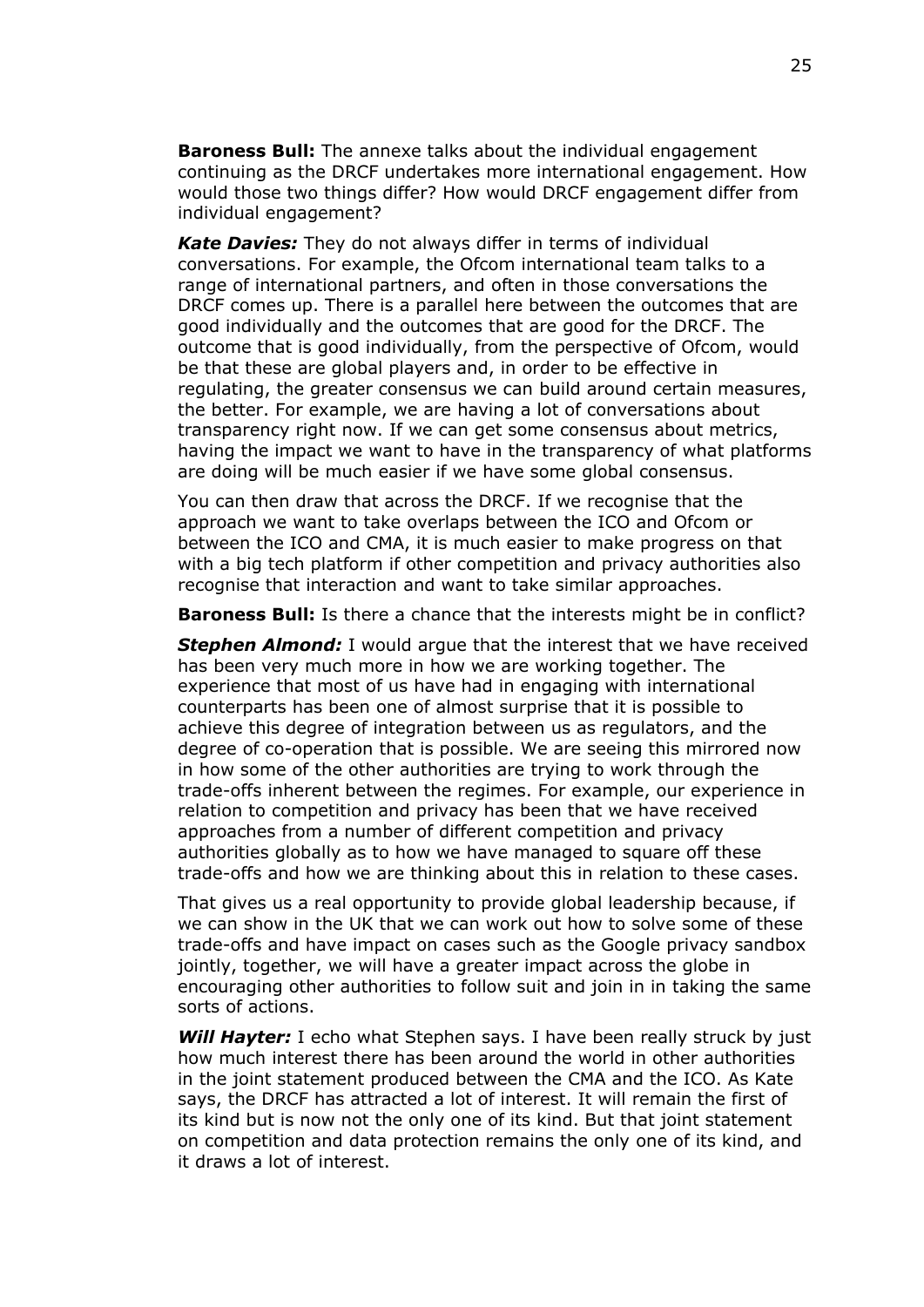To illustrate one way in which this sort of collaboration might be felt globally and might come about with international co-ordination, we have talked about the privacy sandbox case a couple of times. Google has stated publicly that, if a successful outcome is arrived at through the case in terms of a new set of arrangements for these changes it wants to make, it will roll those out globally. It is an example where we have done some good work, we think, in getting ahead and acting quickly, coordinating well between the two authorities, and having a constructive engagement with the firm in question. What might come out of this in a good outcome is a global solution, and, by the way, in the meantime we will have talked to a number of our counterparts around the world because they are all facing the same changes in the market.

**Baroness Bull:** Are there examples of strategic approaches to digital regulation in other countries that we could learn from and which we could not access without the collaboration of the forum?

*Stephen Almond:* The nature of this is that every country generally has its own slightly different institutional architecture. If we take the example of the US where the Federal Trade Commission largely covers both the responsibilities that we have in the ICO and the responsibilities of the CMA, that provides an interesting example of how you can bring those two functions together. As we have discussed earlier in the session, the organisational architecture is perhaps less interesting than how it works in practice. You can house two regulators within the same organisation, but are they speaking to each other and are they developing integrated products? We have seen such interest in something like our joint statement on competition and privacy because, yes, there may be different institutional arrangements in other jurisdictions, but lots of people are still working through how you reconcile these two objectives, so it has provided that moment of leadership.

*Will Hayter:* As with some of the other areas we have touched on, this is not straightforward. The companies are global. These various authorities are not. To take Stephen's example, not only is the FTC in the US responsible for data protection and competition, but there is a whole other competition authority in the US, which is the Department of Justice Antitrust Division. Even dealing with one country, you have the challenge of that kind of co-ordination.

There are really quite fundamental differences in each of our areas in how our authorities go about their business. For example, the US model is an entirely litigation-based model, whereas we have an administrative system through the CMA. Both in our individual fields and across the DRCF, as we have described, we are working as hard as we can to even up the balance between these global companies and variation across international structures, but it is not straightforward.

**Baroness Bull:** I have a final question in an area of personal interest. You have talked about structural differences, legal differences and regulatory differences. Are there cultural differences that make collaboration or co-operation impossible or difficult?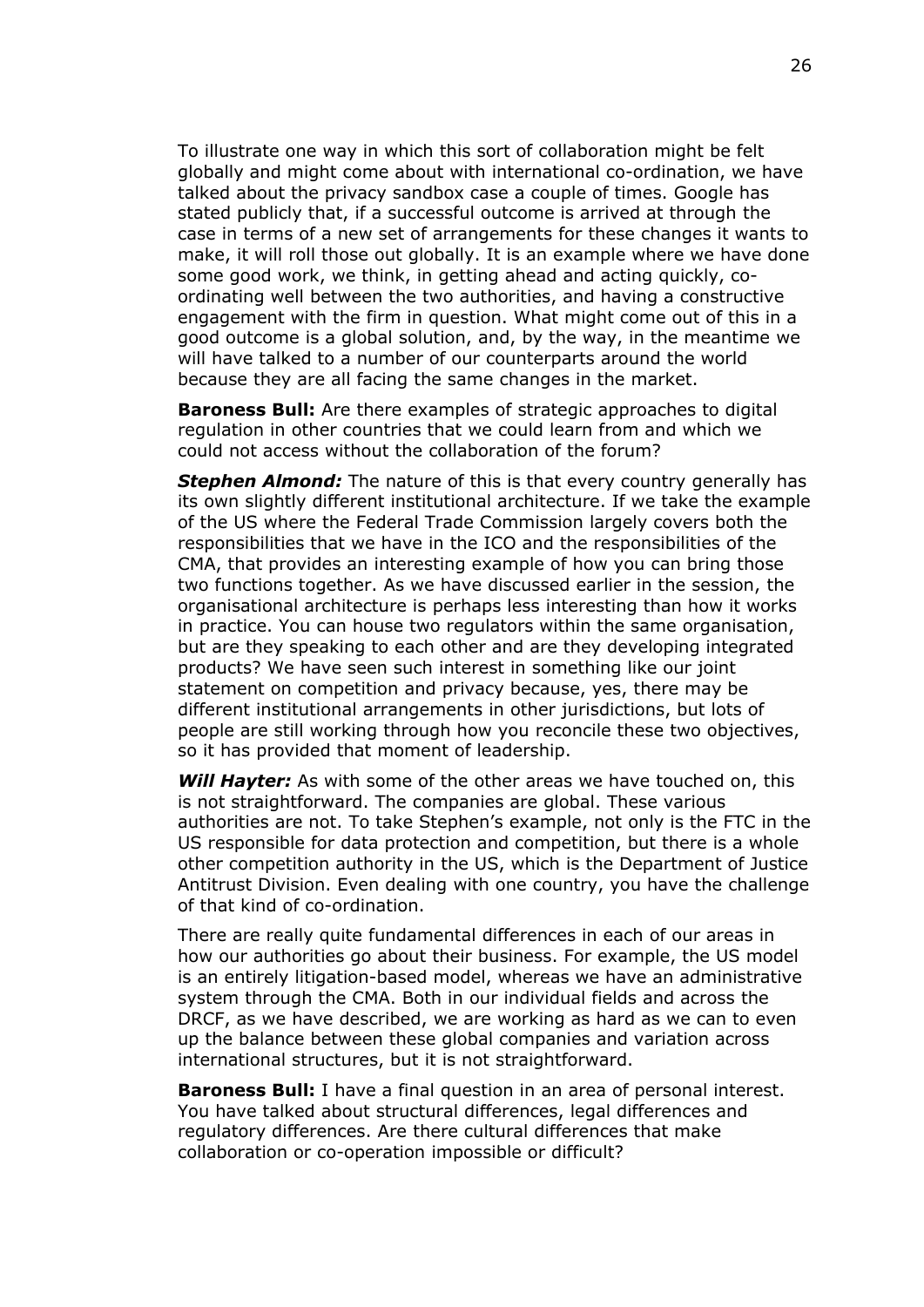*Stephen Almond:* I would say no. Maybe force of exposure, but I probably spend more time with my fellow directors from the different regulators than I spend with my counterparts within my own organisation. What we are forging—

**Baroness Bull:** I meant internationally.

*Stephen Almond:* Forgive me.

**Baroness Bull:** It is my fault; I was not clear. Are there cultural differences that make international collaboration impossible or more difficult? Are you going to say no again?

*Stephen Almond:* There I would give a more qualified answer. Different jurisdictions across all our different fields have different degrees of risk appetite in their regulatory portfolios. That will vary across portfolio, as you would expect, as different societies have different sets of priorities. We all probably find that there are partners that we are able to align with, which are interested in taking joint action, and we try to foster those alliances as far as we can. There will be some partners that will say, "Look, this is not for us. This is not our set of priorities right now", and it is about building those alliances and coalitions that may mean that we can have maximal impact.

*Kate Collyer:* There are cultural differences, but I do not think that needs to be an impediment to successful collaboration and co-operation. At the FCA we chair, and indeed lead, the Global Financial Innovation Network, which brings together organisations looking at how to foster innovation in the financial sector globally. It started out as a group of 12 organisations back in 2019. It is now over 70 organisations that are looking to join up and think about ways in which, collectively, we can help to support and foster innovation. It is possible for that international collaboration to overcome those challenges as well.

**Will Hayter:** I would describe the challenges that you hit on as competition policy or financial services policy—or pick your policy—meets diplomacy. There is a reason, therefore, that we all invest significantly in our international teams and we devote real effort to that. It is not without challenges, but we are all seeing progress because everyone recognises the importance of it. Through things like the UK's presidency of the G7 this year, we have a programme on additional competition track there. I know the data protection authorities among the G7 countries have all been talking and meeting. Things are happening. That policy-meets-diplomacy challenge is a decent-sized one.

**Baroness Bull:** Thank you.

**Lord Griffiths of Burry Port:** May I ask the quickest of quick questions? It really will be quick. This has been a learning experience.

**The Chair:** Lord Griffiths.

Q10 **Lord Griffiths of Burry Port:** I am intrigued by the job description that says that your team is responsible for anticipating, understanding and shaping, and then engineering information rights into the fabric of new